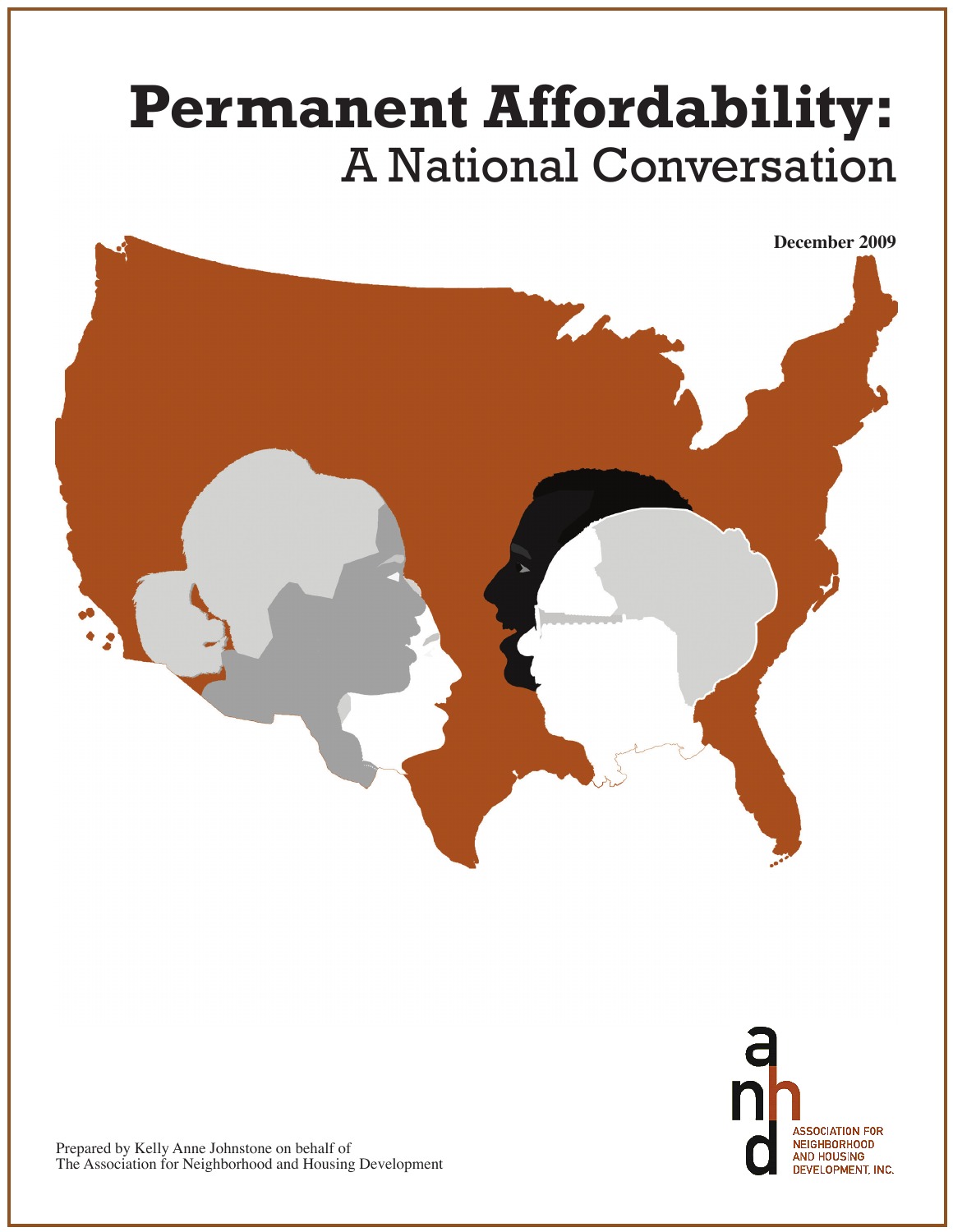## Permanent Affordability:

#### A National Conversation

December 2009

ANHD wishes to thank Capital One Bank, especially Mariadele Priest, and the Ford Foundation, notably George McCarthy and Christina Hong for making this Permanent Affordability convening possible.

 Their support of this initiative has been instrumental in building consensus that permanent affordability is smart, sustainable policy. Additionally, we must acknowledge the efforts of all those who attended and participated in the convening from both far-off and nearby locations.

The knowledge of and enthusiasm for this issue is truly overwhelming.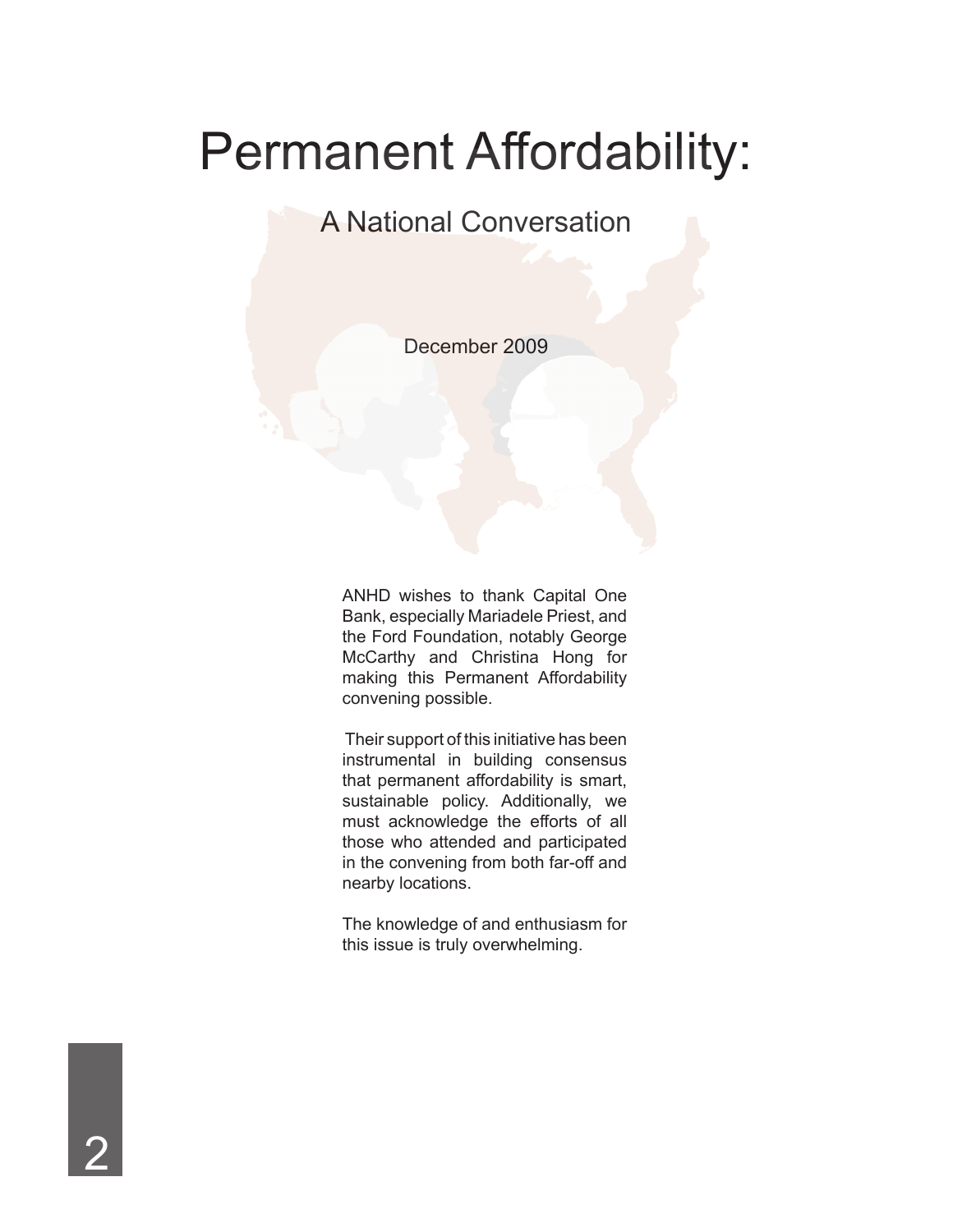# **Table of Contents**

| I           | <b>Introduction</b>                                                                                                                                                                                                                                                                                   | 4              |
|-------------|-------------------------------------------------------------------------------------------------------------------------------------------------------------------------------------------------------------------------------------------------------------------------------------------------------|----------------|
| Ш           | <b>Permanent Affordability: The Time Is Now</b>                                                                                                                                                                                                                                                       | 4              |
| Ш           | The Importance of Permanence in Affordable Housing                                                                                                                                                                                                                                                    | 5              |
| <b>IV</b>   | <b>Best Practice Mechanisms to Ensure Permanent</b><br><b>Affordability Outcomes</b><br>A. Requirement for Public Financing<br>B. Option to Purchase<br>C. Land Leases and Land Trusts<br>D. Sustainable Underwriting<br>E. Request for Proposal and Regulatory Agreements<br>F. Inclusionary Housing | $\overline{7}$ |
| $\mathbf V$ | The Role of Stewardship in Permanent Affordability<br>A. The Critical Nature of Asset Management<br>B. Leadership and Partnerships<br>C. Interagency Cooperation and Community Involvement                                                                                                            | 13             |
| VI          | <b>Recommendations and Next Steps</b><br>A. Opportunities and Challenges for New York City<br>B. State Role in Permanent Affordability<br>C. Federal Role in Permanent Affordability<br>D. Suggested Areas for Further Consideration                                                                  | 16             |
| VII         | <b>Conclusion</b>                                                                                                                                                                                                                                                                                     | 19             |
|             | <b>Appendices</b><br>A: Convening Agenda<br>B:<br><b>List of Participants</b>                                                                                                                                                                                                                         | 20<br>22       |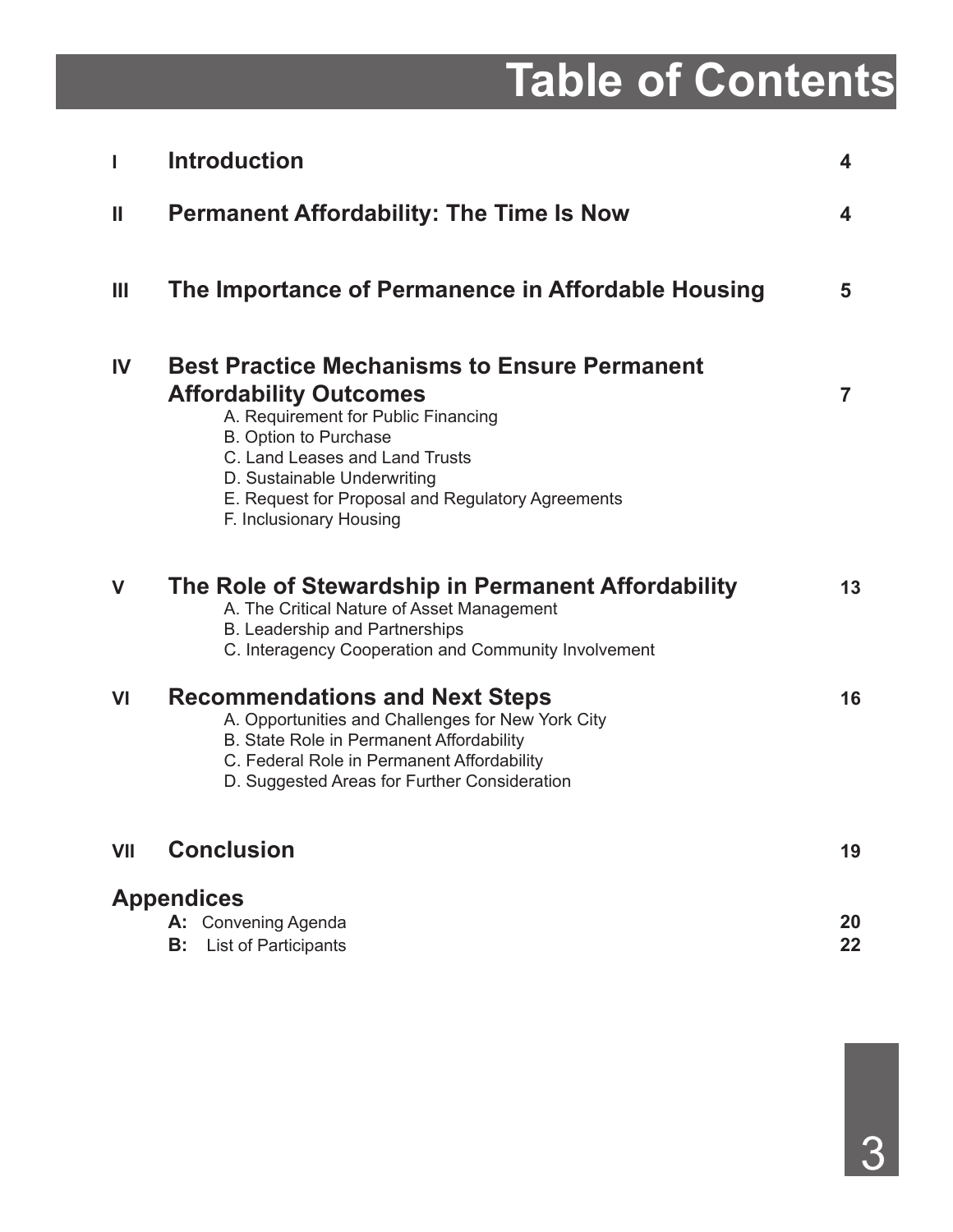#### **I. Introduction**

Over the course of two days in October 2009, the Association for Neighborhood Housing and Development (ANHD) brought together key stakeholders from the affordable housing community, including local and national housing agencies, policy experts, not-for-profit developers, and advocates. The purpose of this forum was to engage in a discussion of challenges and opportunities related to ensuring permanent affordability in subsidized housing. Generously sponsored by Capital One and hosted by the Ford Foundation, this forum continued the important conversation initiated by ANHD's groundbreaking 2008 report, "Roadmap to Permanent Affordability: Analysis, Observations and The Future of Subsidized Housing in New York City." (Available at www.anhd.org/resources).

Representatives from Boston, Chicago, Los Angeles, Minneapolis, San Francisco, and Washington D.C. joined those from New York City to share experiences and best practices from the field. These cities were invited for two reasons. First, all have implemented some form of permanent or long-term affordability policy, which has proven effective while not impeding development. Second, the housing markets and development landscapes in these cities are quite comparable to New York's.

Through this learning across varying geographies and levels of government, ANHD hopes to achieve greater national consensus on the issue and encourage workable policy solutions for New York City. The purpose of this report is to capture key points of discussion and actionable solutions from this convening and identify possible next steps in support of permanently affordable housing.

#### **II. Permanent Affordability: The Time Is Now**

With the strong agreement of those attending the convening, ANHD believes that this is a key moment of opportunity for engaging in discussion and reshaping policy around greater longevity for affordable housing. This is true for a number of reasons:

- Current economic circumstances warrant critical and innovative thinking regarding the best use of public investment dollars.
- A softer real estate market and declining prices in the Low Income Housing Tax Credit (LI HTC) market make participation in public subsidy programs and other development incentives particularly appealing to private sector partners.
- There is a real urgency for preserving current affordable units that are reaching the end of their regulatory periods.
- Lessons learned from recent deregulation of tens of thousands of affordable units under score the need for permanence in current housing programs.
- The current New York City administration continues to prioritize affordable housing develop ment and preservation, despite budget shortfalls and tough economic times.
- Mechanisms for permanent affordability have been explored and developed over the last few years to coincide with rethinking of the New York City Department of Housing Preservation and Development's (HPD) Inclusionary Housing Program.
- HPD, led by Commissioner Rafael Cestero, has amplified its preservation efforts and aknowledged the City is exploring ways to extend affordability terms for new construction projects. Indeed, a task force at HPD has taken on the question of long-term affordability with serious study and intent.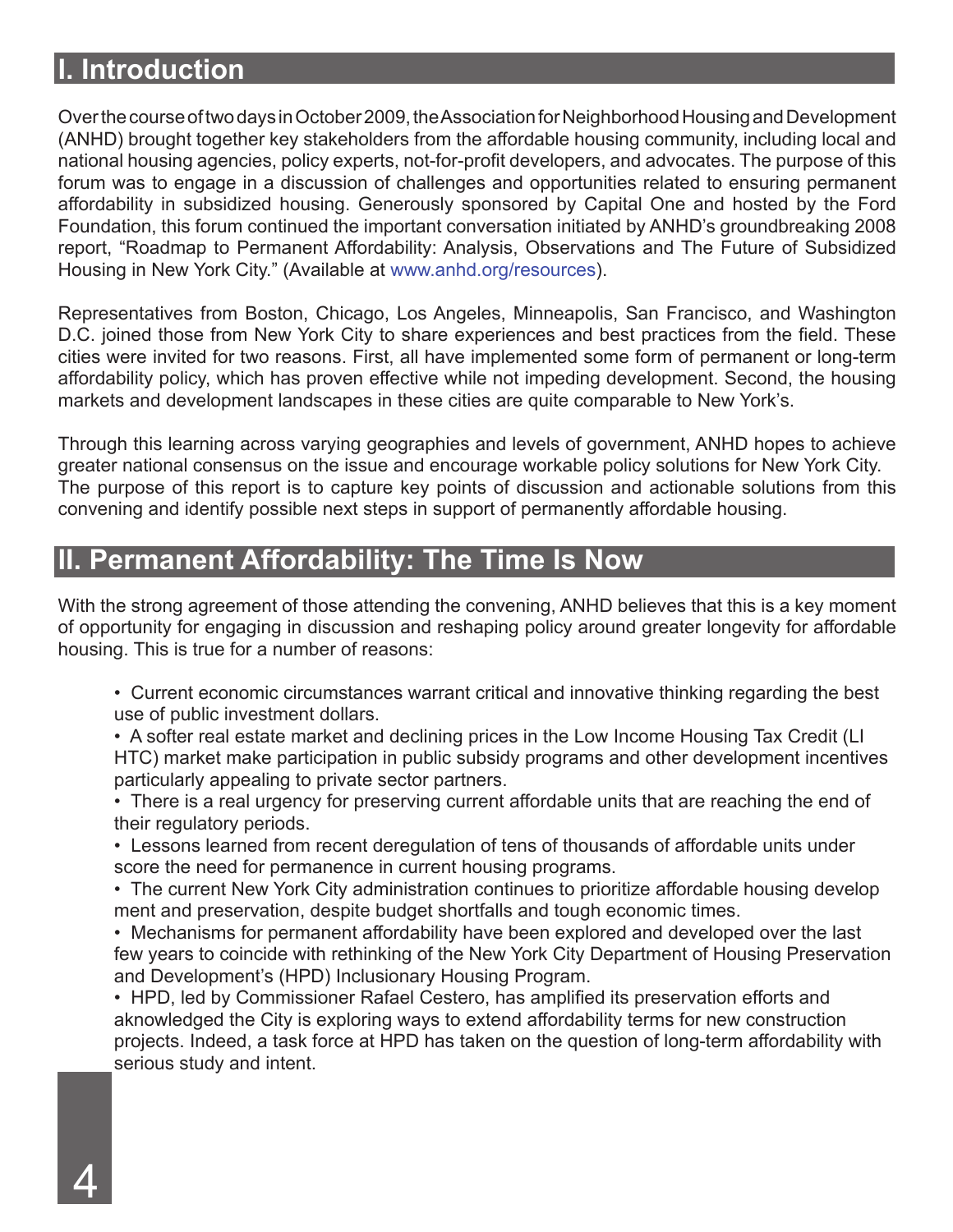• The New York State Department of Housing and Community Renewal (NYS DHCR) continues to strongly favor funding projects with extended affordability restrictions via its LIHTC program.

• New leadership at the federal Department of Housing and Urban Development (HUD) has signaled a renewed commitment to affordable housing, especially multi-family rental housing.

The confluence of these factors suggests there is a need and an opportunity to impact affordable housing policy at the local, state and national levels. Although specific mechanisms may need to vary across programs, projects and jurisdictions, it is imperative that both public and private stakeholders are working toward a similar outcome – permanent affordability.

## **III. The Importance of Permanence in Affordable Housing**

Throughout the October 22-23, 2009, session, much discussion occurred around the definition and implication of "permanence" in affordable housing. Multiple definitions existed among attendees as practitioners considered the right balance between the need for and potential challenge of guaranteeing permanence. However, regardless of definitions or implementation strategies, it was clear that a stated commitment to a permanent affordability outcome at the agency level was paramount to any future progress in this area.

For some, the goal was "as long as possible" given the economic challenges of underwriting a project for the very long term. As expenses increase at a higher rate than rents, the viability of affordability

comes in question at some future point in all these projects unless a mechanism is put in place to reassess the project's needs and financial stability.

Others indicated that the best way to achieve permanence is to partner with mission-driven not-for-profits. Consensus indicated that the idea of permanence has already been embraced by not-for-profits, but that greater challenges exist with for-profit developers and owners whose opposition is based in part on economic interests.

**"Permanently affordable rental housing is a part of a functioning housing system."**

> *-George McCarthy, Ford Foundation*

It was acknowledged that general practice among for-profit affordable housing developers is to derive their profits from two basic approaches. The first is to generate profits from upfront development fees, ongoing management fees and cash flow given off by the project. The second is to maximize fees and rental income, but also take a longer-term investment view and put emphasis on the building's residual value. It should be noted, however, that the thinking behind these approaches generally does not involve expectations of cash flow benefits past the 20- or 30-year mark or relying on valuing the development as a market-rate asset after affordability restrictions have expired. As such, permanent or extended affordability may not disincentivize either for-profit or not-for-profit developers in the long term.

The experience of participating cities seems to confirm this conclusion. In many cases, this is likely due to the fact that the local government has the near absolute authority to set the terms for what developers must provide in order to participate in affordable housing programs. For example, Dalila Sotelo of the Los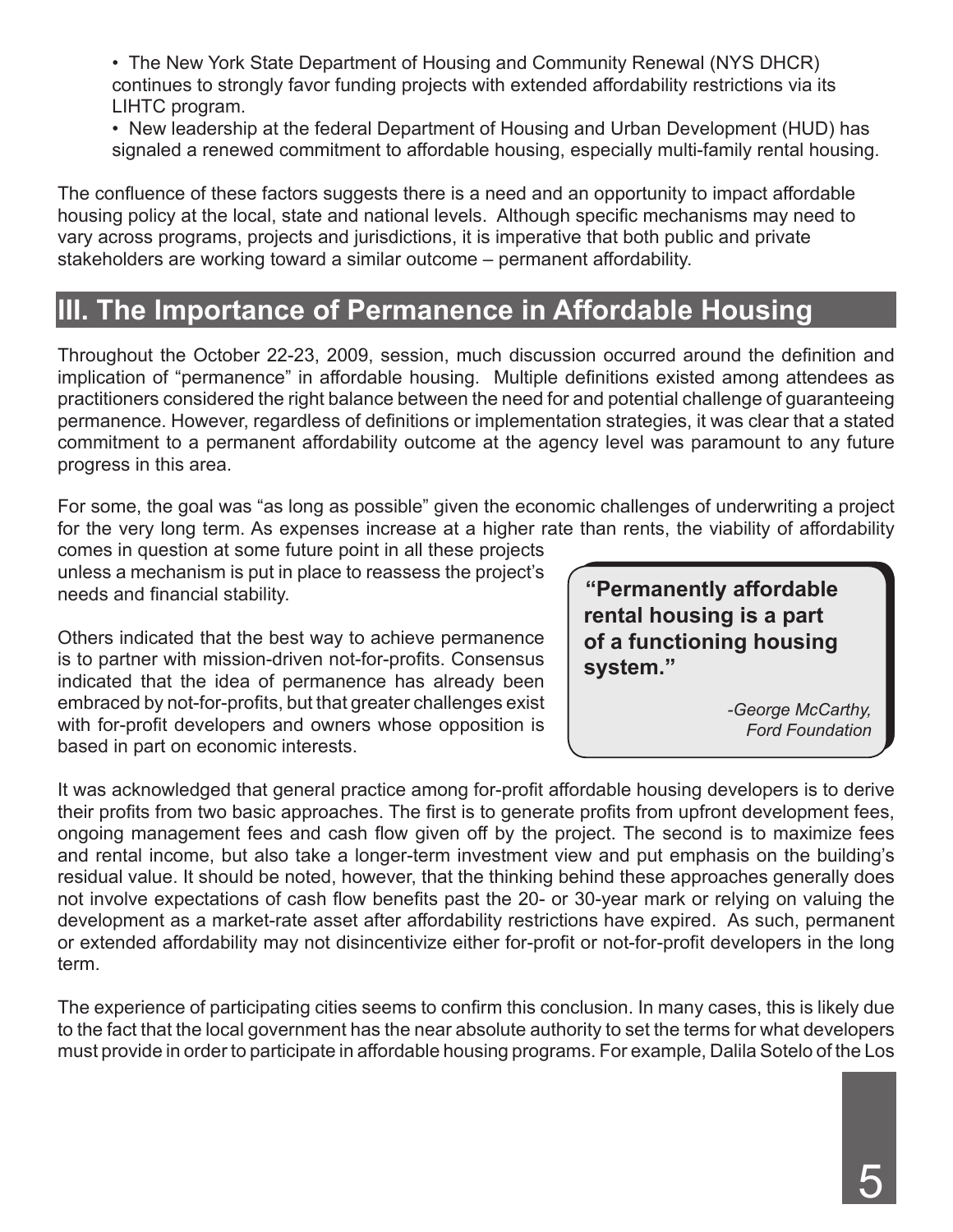Angeles Redevelopment Authority said, "When the state of California adopted its 55 year affordability requirement, the Related Companies as well as other developers accepted the change once they received confirmation that tax abatements would also be extended and have continued to be active partners." Olson Lee, of the San Francisco Redevelopment Agency, added, "Although 90 percent of San Francisco's affordable housing is built by not-for-profit developers, permanent affordability policies have been embraced by for-profits as well." New York City must learn from these experiences and find the right mix of incentives to ensure the city's various affordable housing goals are met.

HPD currently sees permanence as "the life of the building," but has attached that standard only in the case of their Inclusionary Housing Program and on some city-owned sites available via a Request for Proposal (RFP). Representatives stated that they speak very carefully about the term "permanent," as the future is unpredictable and few projects are currently truly permanent. The approach at HPD focuses on working with the longest term feasible and then looking for ways to support and incentivize projects to renew for longer periods and similar terms at the end of the initial commitment. In order to effectively respond to individual project needs, unpredictable economic times, and the changing needs of our communities, HPD feels that future flexibility is a key concern of affordable housing programs.

ANHD views permanence as a condition where control of the affordability stays public for the life of the project. In tandem with that objective, comprehensive assessments need to occur periodically so that the project may be reviewed and evaluated regarding affordability status, financial and physical health of the project, and any need for recapitalization to support continued affordability.

Whether those attending were inclined to use the word "permanent" or "long-term" to represent a commitment to extended affordability, the importance of such requirements was clear for numerous reasons. Key among them were:

• Permanence triggers recognition among public officials and owners that they must see themselves as stewards of these affordable housing resources.

• Permanence represents the highest value for public investment.

• The need for affordable housing has continually been a key problem in New York City. Permanent solutions are needed to a problem that has been a demonstrably significant challenge for well over a century.

• Preservation of existing affordable housing units is at a critical stage across the country.

• The future of affordable housing can only be assured by creating flexible, sustainable initiatives that survive across generations and administrations.

With the particular definitions and the above principles providing a larger context, the group explored a number of mechanisms currently in practice or under consideration in the field.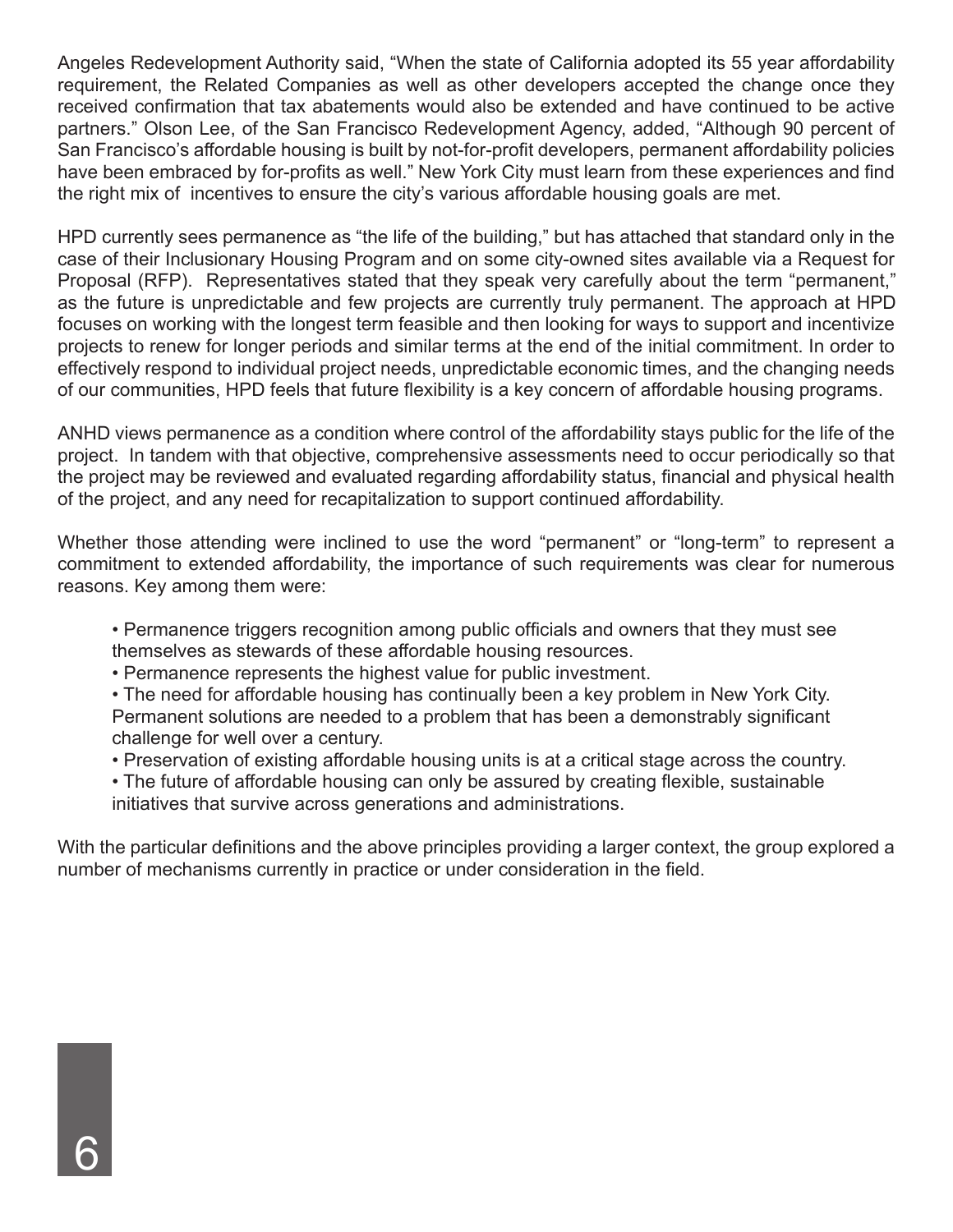## **IV. Best Practice Mechanisms to Ensure Permanent Affordability Outcomes**

#### *A. Requirement for Public Financing*

A number of jurisdictions have taken a quid pro quo approach to projects funded with public monies. As public investment has become a larger part of initial development and/or recapitalization needs for affordable housing, so too has the commitment and requirement for longer-term affordability increased.

Recently, the City of Boston has made extending affordability a top priority. Remarkably, a policy has been adopted that requires that all city-subsidized rental properties remain affordable in perpetuity. Prior to this, the term was set at 30 years. City-sponsored homeownership projects have a 50 year affordability covenant, with an option to renew for another 20 years at the end of the term. Boston is also leveraging longer-term regulatory concessions for market-driven projects that are not city-subsidized, but require other types of city approvals and support. A number of other cities employ these types of restrictions on bonds and other planning entitlements as well.

**"We must approach these deals with the goal of maximizing every public dollar."**

> *- Matt Schwartz, California Housing Partnership Corporation*

In San Francisco, affordability requirements evolved from standard 15- or 30-year agreements to a 55-year commitment as the city's monetary contribution increased in size. The state's Community Redevelopment Law (CRL) legally requires that any new rental project financed with tax increment funds commit to a 55-year affordability period (45years for homeownership). This is also a standard with the state's Tax Credit Allocation Committee when issuing their allocation of LIHTCs. With such a priority set at the state level, local agencies have a solid precedent in place to require the 55-year commitment through their own affordable housing programs.

This commitment to longer-term affordability has also extended to programs offered in Los Angeles, and in California's rural housing programs as well. Later in this report we will see that in California the 55-year covenant is viewed as the new "minimum" and some programs have even longer affordability periods attached. Dalila Sotelo, Deputy Chief of Operations for the Los Angeles Redevelopment Authority (LARA) stated that in Los Angeles they view redevelopment law as the largest, best tool for ensuring long-term affordability in the state.

In New York City, most of HPD's current regulatory agreements are set at the 30-year mark for new construction, with less consistency across preservation and rehabilitation agreements. However, at this time the city is considering requiring the continuation of affordability restrictions if certain resources are available and specific requirements are met. As the agency continues to explore other options for longer covenants, it is aware that some measures would need approval from the state legislature.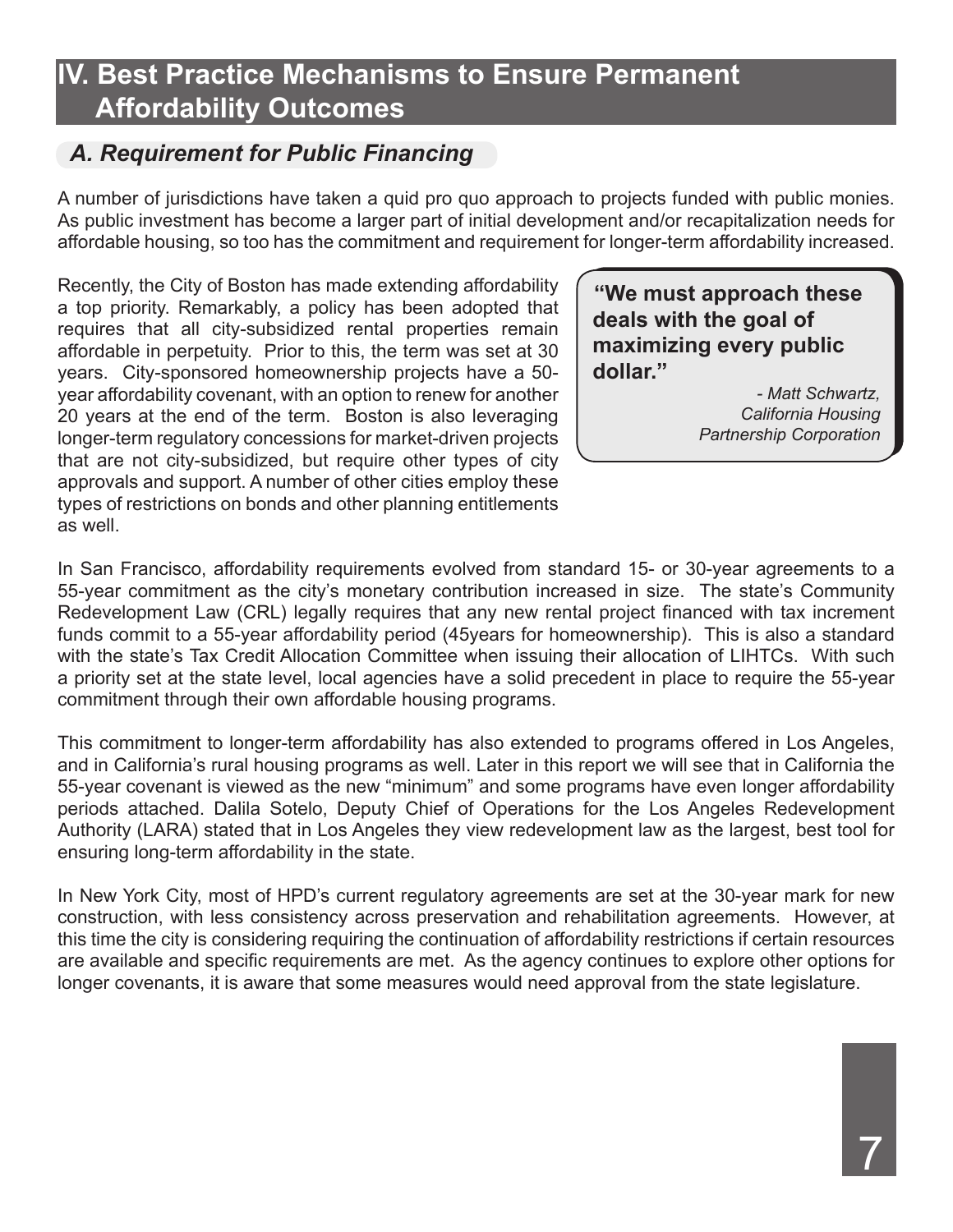#### *B. Option to Purchase*

One of the most significant risks to current affordable housing projects is that at the end of the regulatory periods, owners may exercise a number of options that could prove detrimental to the affordable units. They may 1) leave the program and sell the property on the open market or 2) prepay the mortgage amount early, and either sell the units at market-rate prices or convert the units to market-rate rentals while retaining ownership. In city after city, tens of thousands of affordable housing units have been lost this way. Nowhere has this been more clearly an issue than in New York's Mitchell-Lama program, which encompasses rental and co-op apartments for low, moderate, and middle-income families. It has also proven critical for projects built before 1990 when the LIHTC extended use regulations went into effect, mandating 30-year instead of 15-year affordability restrictions and for Section 8 housing reaching contract expiration dates.

A number of jurisdictions have determined that a clearly defined "Option to Purchase" mechanism can put the fate of these units back in the hands of the public agencies that helped create them. Implementing this course of action as an option rather than a mandate gives city agencies the flexibility they need to make timely, appropriate decisions sensitive to communities, budgets, and political environments.

In San Francisco, the Redevelopment Agency (SFRA) has utilized its Option to Purchase to acquire thousands of units of project-based Section 8 housing, extend their affordability, and transfer ownership to not-for-profit owners. Although San Francisco has seen significant success in preserving its Section 8 properties, the city's housing officials acknowledge that there are often back- end issues, including how to set the price for purchase, what to do with reserves, and if other payments need to be made to the Limited Partner upon exit.

The city's housing agencies generally have an expectation that in most tax credit projects the Managing General Partner (often a not-for-profit) will exercise the standard tax credit "Right of First Refusal" to acquire the property – an expectation which has been born out in practice. In addition, the agency does have Right of First Refusal agreements on some 100 percent affordable bond deals that do not have soft loans. Seldom do they have Right of First Refusal in addition to loans or leases.

Research conducted for the aforementioned ANHD report "Roadmap to Affordability" showed that in California, current legislation prohibits owners of assisted housing developments from terminating a subsidy contract or prepaying the mortgage unless the owner gives a one-year notice of intent and provides "qualified entities" the opportunity to submit an offer. Qualified entities must agree to maintain the property as affordable for 30 years or the remaining term of the existing federal government assistance, whichever is greater. In the first 180 days the owner may only consider offers from these qualified entities.

That same report illustrates that Massachusetts' state law requires owners of assisted developments to provide a two-year notice of intent prior to expiration or termination. A second notice is then required not less than one year prior to completion of termination. Owners must first provide the Massachusetts Department of Housing and Community Development (MDHCD) the opportunity to purchase the property. While the owner is not obligated to take the MDHCD offer, the agency has the ability to extend its option to another entity such as a not-for-profit or other owner who will commit to keeping the units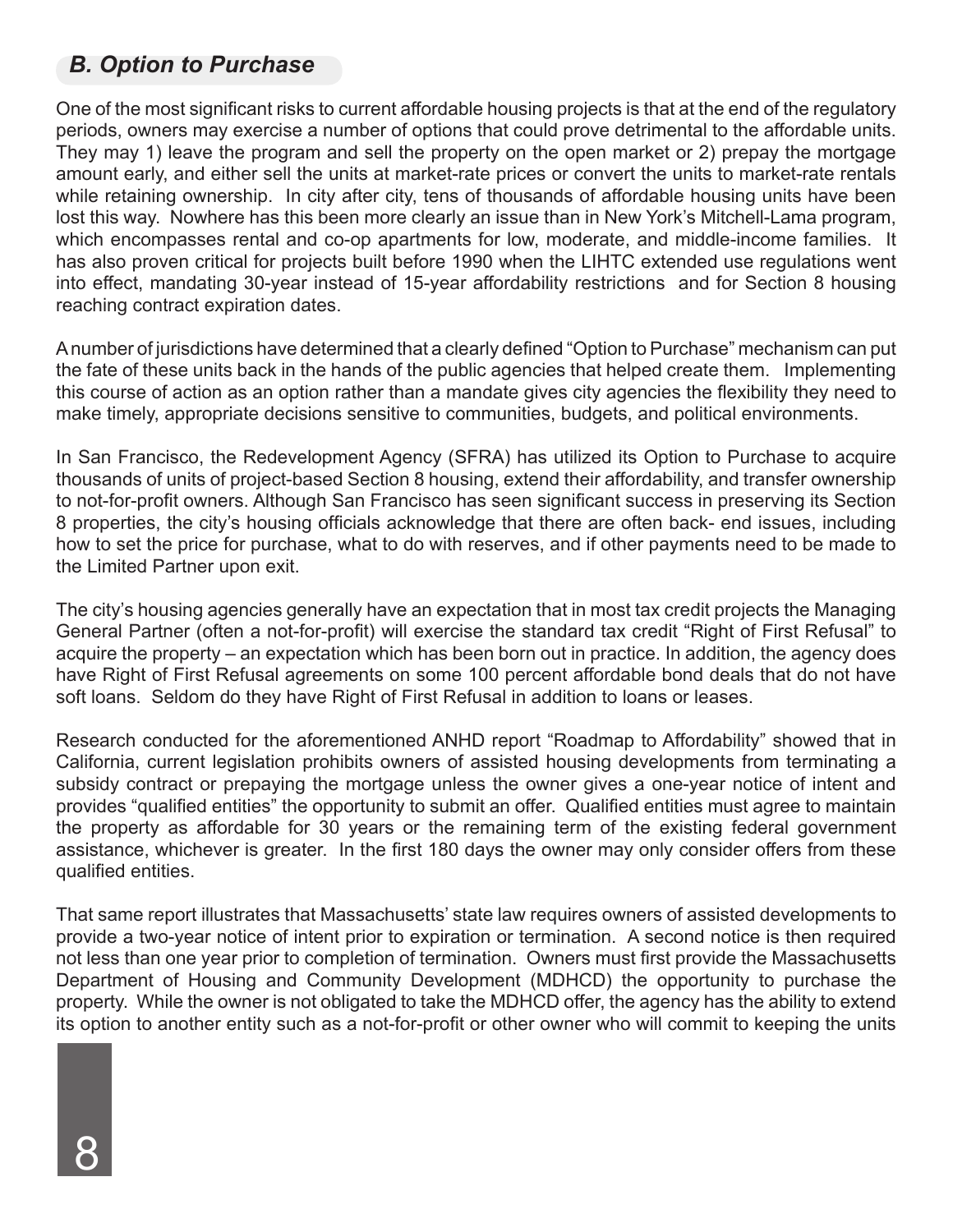affordable. If no offer is made within 90 days the owner may sell to a third party without conditions. However, the department or their designee may counteroffer within 90 days to match the price.

To date, New York City has not employed a Purchase Option. However, HPD Commissioner Cestero agreed that Purchase Options may appeal because they recognize nuance, put control in the hands of the city, and allow for ongoing evaluation and flexibility. In addition, Mark Jahr, President of the New York City Housing Development Corporation (HDC) told the group that he found the San Francisco model promising, keeping the option in the hands of the city instead of the developer. While more careful investigation is needed, it appears this mechanism could have strong potential for New York City going forward.

Although both Options to Purchase and Rights of Refusal are aimed at the same objective, most at the convening agreed that a Right of First Refusal is not as strong a mechanism as an Option to Purchase, which exhibits a more specific intent and procedure for keeping these projects affordable.

#### *C. Land Leases and Land Trusts*

In any housing project, land represents both significant cost and significant value for the developer and owner. And where land is scarce, land means leverage. A number of jurisdictions have been able to use this leverage to their advantage in securing longer-term affordability and generating additional cash flow to be reinvested in affordable housing.

San Francisco has balanced upfront costs and future preservation needs by purchasing land from developers and then leasing it back in lieu of providing a loan for acquisition. They began this practice after discovering that many of the projects in their Federal Housing Authority (FHA) and Section 8 programs nearing their opt out periods were in fact built on city land initially sold to developers at considerably lower per unit costs. As the value of the land grew, the cost per unit had increased significantly, leading to higher preservation costs. The new Land Lease structure has placed greater control in the hands of the agency and generated a number of positive results for affordable housing, including:

• An initial affordability term of 55 years, with a 45-year additional extension.

- This additional extension automatically renews if improvements remain affordable.
- The developer owns the improvements but the city controls the land.
- Base and residual rents allow the city to sweep excess cash out of the transaction while still having increasing debt based on a soft loan.

Base land rents are determined by calculating 10 percent of the land value and considering the nature of the building. For instance, a base rent for buildings serving homeless people can be as little as \$1, whereas rent for a project-based Section 8 building could be between \$15,000 and \$20,000. Base rent is paid prior to any soft loans. Residual rent is paid annually, based on what the building's cash flow can support.

In this scenario, lenders have been willing to finance these types of deals because of the lender protections that San Francisco has built in. For instance, an uncured default on the leasehold would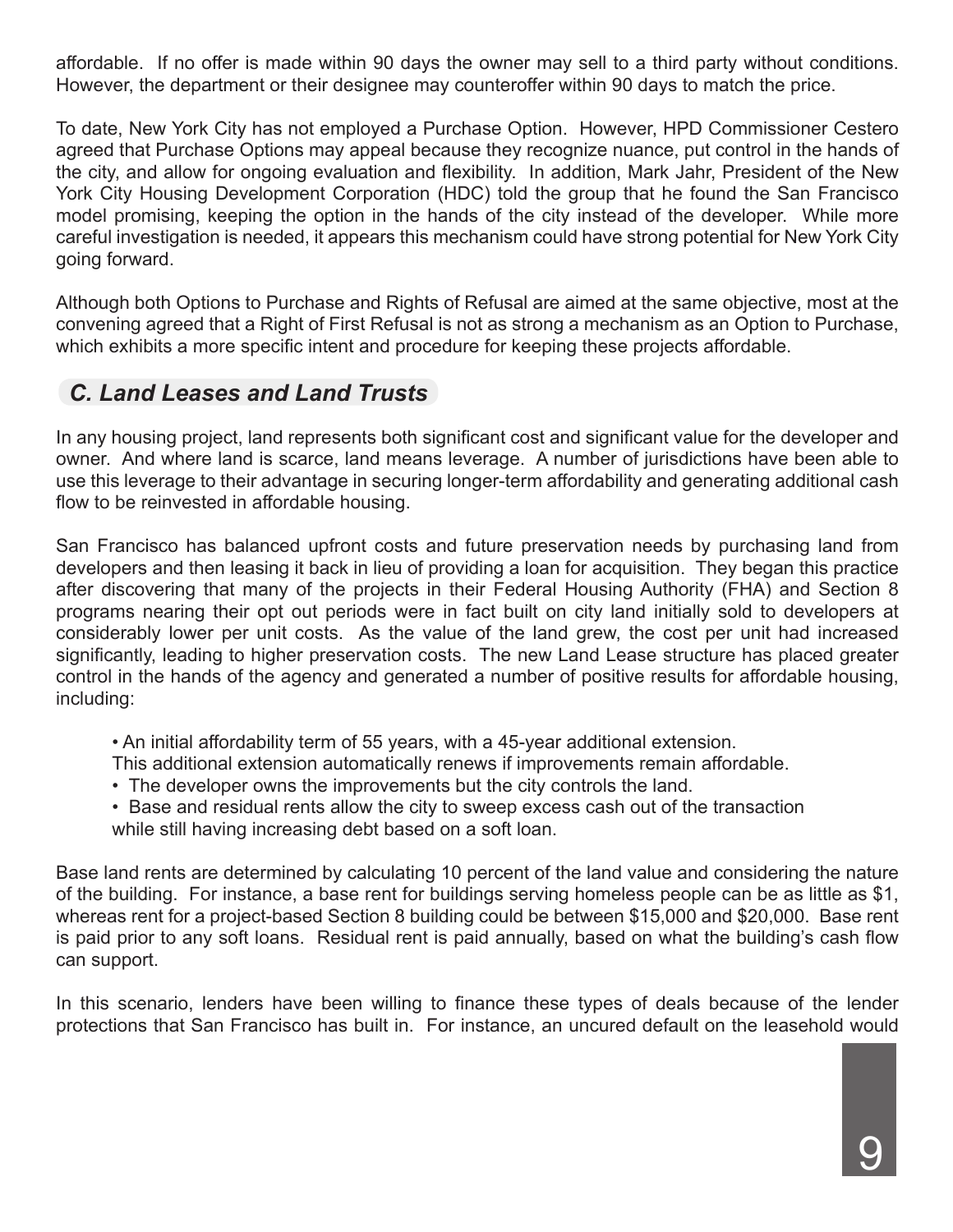result in market-rate housing in the leasehold and the land lease payment would increase to market value. Here, the agency could subsidize as many units as it wished. The city has also been able to negotiate with lenders for no encumbrances on the fee, only on the leasehold.

In the area of affordable homeownership, Chicago's Department of Community Development (CDCD) shared their experience with the use of the country's first citywide Land Trust as a mechanism to assure long-term affordability. Launched in 2005, the Chicago Community Land Trust was created to preserve affordability in what were then "hot market" neighborhoods where land values were likely to increase. The land parcels held in the trust come with a 99-year affordability covenant and are used as an integral part of the city's Inclusionary Housing initiatives. The city was able to successfully negotiate with the Tax Assessor's Office to assess the properties as affordable units, and not at the standard market values. While now facing a "down" real estate market, Chicago is still committed to harnessing new affordability with this program.

New York City does not yet have a legacy of Land Lease agreements. Commissioner Cestero responded to questions as to why the city would oppose ground leases by saying that some of it was likely due to historical factors and some is a question of statutory limits, insurance issues and the like. Since the days of extensive in rem holdings, the city has had a strategic goal of divesting itself of property ownership. However, the commissioner did say that HPD should look at the model as part of their ongoing policy work in this area.

As a unique NYC-based project that does include a Land Lease component, Adam Weinstein from Phipps Houses presented their Hobbs/Ciena project. This development was a result of a joint RFP issued by the New York City Housing Authority (NYCHA) and HPD for two adjacent sites in East Harlem – one new construction and one gut rehab. Phipps and their partner Urban Builders Collaborative have leased the property from NYCHA with a 99-year covenant for affordability. This supports NYCHA's preference for leasing rather than selling their land and losing the opportunity to create more affordable units. In addition, NYCHA has committed a significant number of individual Section 8 vouchers to help keep the building affordable and provide guaranteed cash flow for the project. HPD's extension of the project's 420c tax incentive, which provides a 100 percent Real Estate Tax abatement for the life of the regulatory agreement or 60 years (whichever is greater), also supports the financial viability and longer term of affordability in this particular project.

The majority of the reactions to the Land Lease mechanism were positive among the attendees, although it was agreed that priorities, specifics and opportunities are distinct among cities, and sometimes even among neighborhoods

#### *D. Sustainable Underwriting*

10

The underwriting process represents a key phase in the consideration of policies that support permanent affordability. Project pro formas should look for ways to set up the project for long-term financial and physical stability, including investments in energy efficiencies and green building techniques. The willingness to underwrite the marginally higher upfront expense for this future benefit supports a commitment to making the project work even beyond the initial regulatory period and can provide savings at the point of recapitalization or preservation. Including more substantial upfront replacement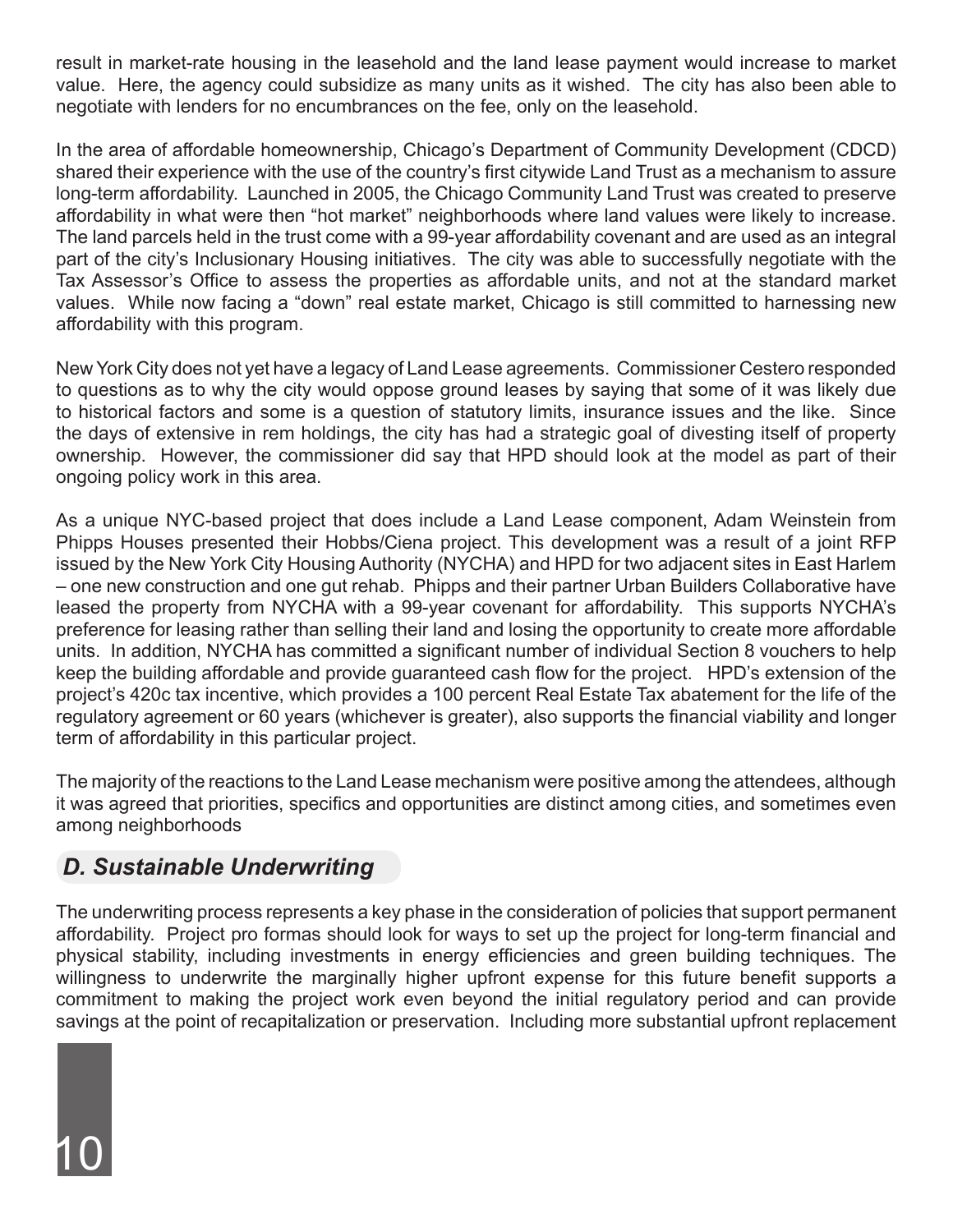reserves also serves this same goal when incorporated in the underwriting process.

One of Minneapolis' greatest challenges with affordable projects has been the substantial recapitalization needs they face. Owners who need these resources, sometimes more than once during their regulatory periods, do not have reserves or rent increases to rely upon and so call upon city funds to finance these recapitalizations. While investing in preservation efforts reduces what they have available to spend on new projects, the city recognizes the need and value of recapitalizing these projects. Wesley Butler, Director of the Minneapolis Department of Multi-Family Housing Policy and Development states, "It's like a car that you have to keep filling up with gas."

Another upfront investment that could have a positive impact in the long run would be allowing for asset management resources to appear as an expense above the line in the project's maintenance and operations budget. A number of developers and/or property managers in attendance stated that resources for asset management are critical for effective sustainability for their projects, and yet rarely is an allowance made in the initial underwriting. Due to its importance and prominence as a discussion topic at the meeting, asset management will be discussed in greater detail later in this report.

In the majority of affordable housing deals, tax exemptions and abatements are powerful incentives for developers. As cities and agencies develop their strategies for permanent affordability, it is worth investigating the possibility of setting terms for these incentives to match affordability restrictions. Property tax incentives are one of the most powerful tools a locality has and provide substantial leverage to ensure affordability.

#### *E. Request for Proposal and Regulatory Agreements*

Beginning with the RFP process, jurisdictions can make clear to developers who wish to access scarce public subsidies that a partnership that embraces long-term and permanent affordability is the type of collaboration that is desired.

The resulting regulatory agreements provide a key opportunity for agencies to implement their agendas and policies in support of the longest affordability term possible.

In New York, HPD has been engaging with local developers to determine new point structures for their RPF process. As a result they have structured a system that provides additional points for developers willing to push beyond their standard 30-year window. Michelle de la Uz, Executive Director of the Fifth Avenue Committee in Brooklyn, spoke to this issue as well. In seeking for-profit partners to respond to the RFP for the Gowanus Green project, the organization looked to those who would commit to permanent affordability in a significant number of units to give them a distinct point advantage in responding to the RFP. Ultimately, they won the contract and are now in development of this 5.8 acre parcel of city-owned land where 70 percent of the units will remain permanently affordable.

Community involvement in the development of RFPs has also supported the inclusion of permanent affordability in awarding of public funds. Jay Marcus from Hope Community Inc. presented his experience with 5.5 acres of land in the 125th Street corridor in Harlem slated for mixed-use development. Prior to the issuing of an RFP by the New York City Economic Development Corporation (NYC EDC) in 2006,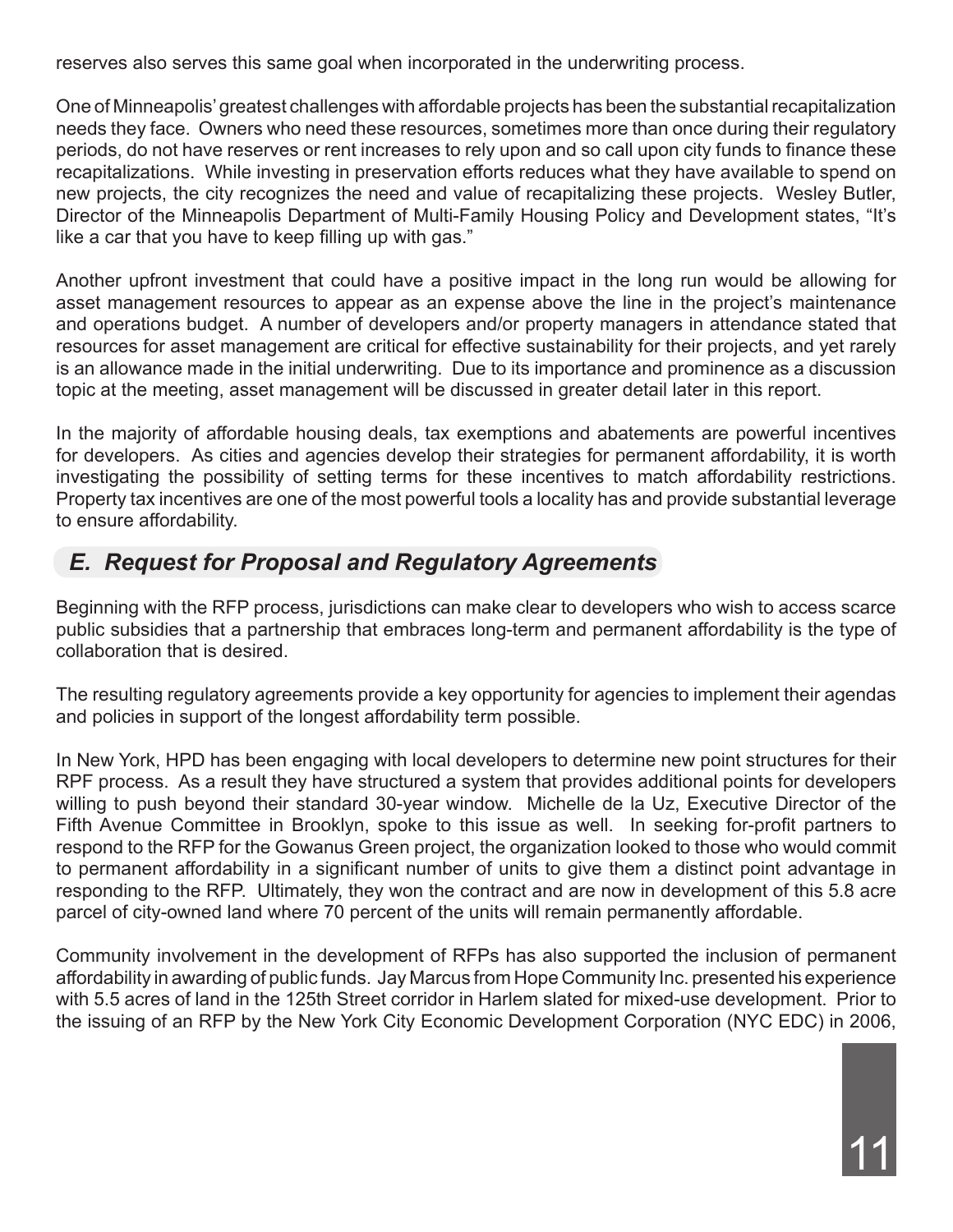Hope Community worked as part of a two-year community-based planning process to ensure that the development would incorporate a substantial number of permanently affordable units. The final result is a project that will support permanent affordability in 82 percent of the units.

One issue raised was the need to develop a regulatory structure that is both strong and flexible, effectively mandating affordability while retaining the flexibility needed to meet future fiscal challenges. In addressing the challenges of achieving long-term affordability, Commissioner Cestero posed an important question for the group to consider: "How do you put a regulatory structure in place that doesn't disincentivize owners and managers in a way that means the housing will not be well run? What incentives promote long-term sustainability of buildings?" These are the questions that will certainly drive further discussion of the promise of regulatory agreements in moving toward permanent affordability.

#### *F. Inclusionary Housing*

Most major cities, including New York, have incorporated an inclusionary housing component into their affordable housing development strategy. Such programs provide developers with additional Floor Area Ratio (FAR) density bonuses in exchange for a commitment to build specific numbers of affordable units and to maintain them as such for the long term or in perpetuity. The length of such terms, amount of additional density awarded, the levels of affordability, the required number of units, and particulars such as a requirement that the units can be built on- and/or off-site, differ from city to city and project to project.

One central way that New York has gone further than many other jurisdictions is its requirement that all units developed under the Inclusionary Program remain permanently affordable. However, it is important to note that the number of units created has been undermined by the city's policy of making this a voluntary program. In this way, New York lags behind most other cities, whose inclusionary requirements are mandatory.

Attendees offered these examples:

- Across the state of California, almost 50 percent of inclusionary housing rental projects currently require 50+ years of affordability, with15 percent now requiring affordability in perpetuity.
- San Francisco requires that affordability is for the life or the project or 75 years, whichever is longer.
- In Boston, 13 percent of their rental projects with units at 80percent AMI or less are affordable for 50 years.

In redevelopment areas, and in cities where land is scare, inclusionary housing programs have built thousands of units of affordable housing. But while attendees recognized the value of this program, they have also encountered challenges, especially the voluntary nature of some programs. Community opposition can also be an obstacle, in that even if the developer wants greater density, communities may not.

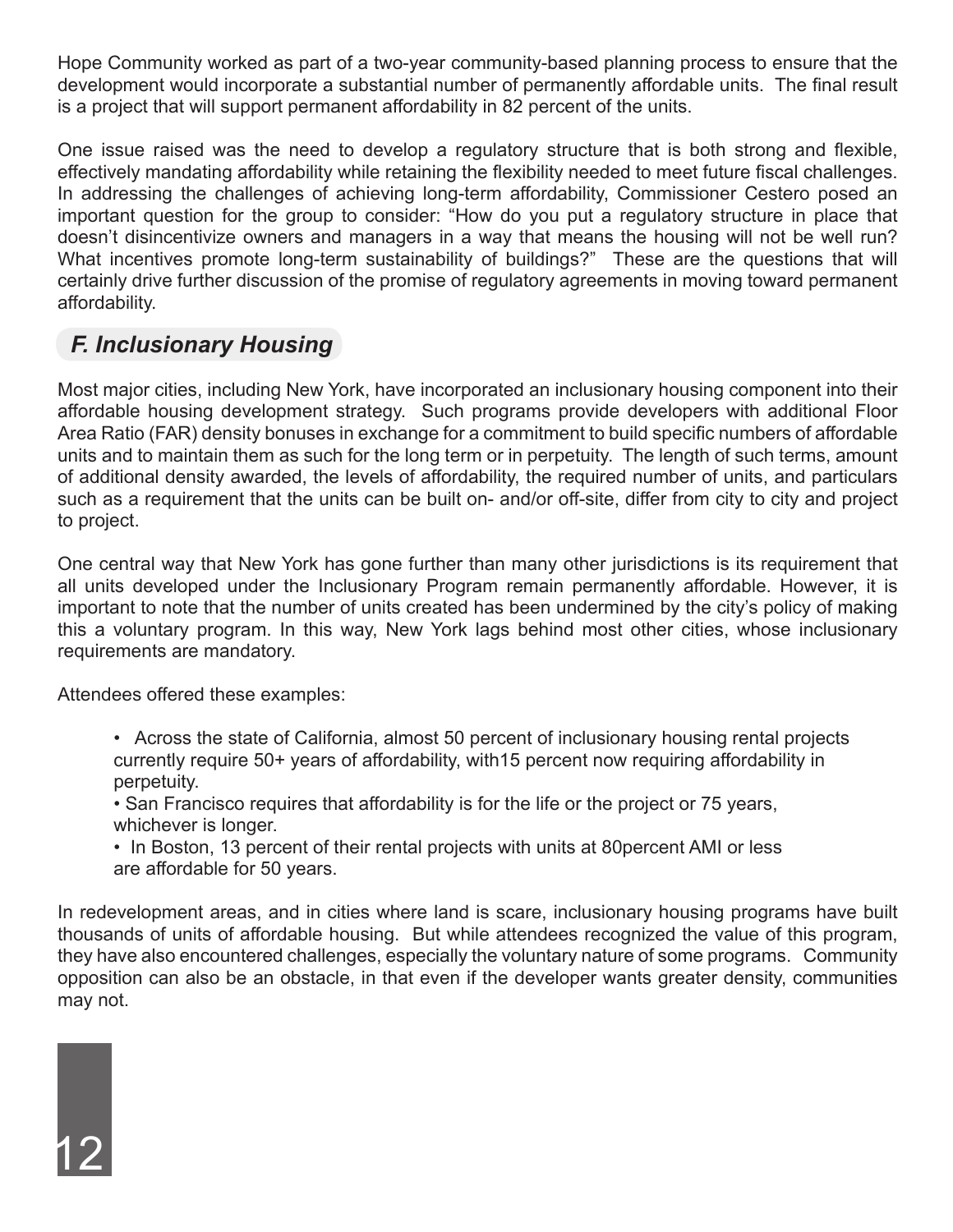In addition, because it relies on leveraging demand for market-rate housing, the success of inclusionary housing programs in developing affordable units is highly dependent on the current real estate market, leading to the same "boom and bust" cycle for developing affordable units as for market-rate units. However, it should be acknowledged that many of these programs were the first place where longerterm and permanent affordability were incorporated as a requirement.

## **V. The Role of Stewardship in Permanent Affordability**

The issue of stewardship raised a number of important questions during the convening:

- Where should the stewardship for permanent affordability lie?
- Whose responsibility is it to make sure that our cities have enough affordable housing and projects will remain financially viable and physically sound on a permanent basis?
- Can public agencies be both stewards and enforcers?

#### *A. The Critical Nature of Asset Management*

As a tool for achieving the goal of permanent affordability, the agencies, developers, and advocates attending strongly supported a new commitment to asset management on all fronts. Whether the entity is a public agency, a not-for-profit property manager or a private owner, solid asset management provides the opportunity for any necessary early interventions

**"The Redevelopment Agency recognizes that if the goal is to preserve these buildings for the long-term, we must invest in the organizations carrying out the asset management as well as the properties themselves."**

*- Dalila Sotelo, Los Angeles Redevelopment Agency*

for funding or other support. It lets the entity know when a project is at risk, and proactively addresses such risk.

Matt Schwartz from the California Housing Partnership Corporation (CHPC) characterized the need for asset management in this way: "Public agencies in particular have a duty to invest in asset management at multiple levels – in their own staff as well as their not-for-profit developers' staff capacity. Without that, all the regulatory protections and stewarding becomes worthless because you don't know what's going on at the properties – what's happening, who is getting served or how to enforce it."

Commissioner Cestero named asset management as the number one challenge in achieving long-term affordability. He stated that while HPD has had a great deal of experience in property management, the agency had not invested resources in asset management in the past. Recently, HPD has taken an important step forward by creating a new Office of Asset and Property Management that will focus exclusively on this area. The group will be engaging those in the field in order to gain perspective and set the agenda moving forward. At the New York City Housing Development Corporation (HDC), possibly HPD's closest partner, one quarter of the staff is already dedicated to asset management and it is a very important part of what they do. With 125,000 units of housing to manage and audit, it is a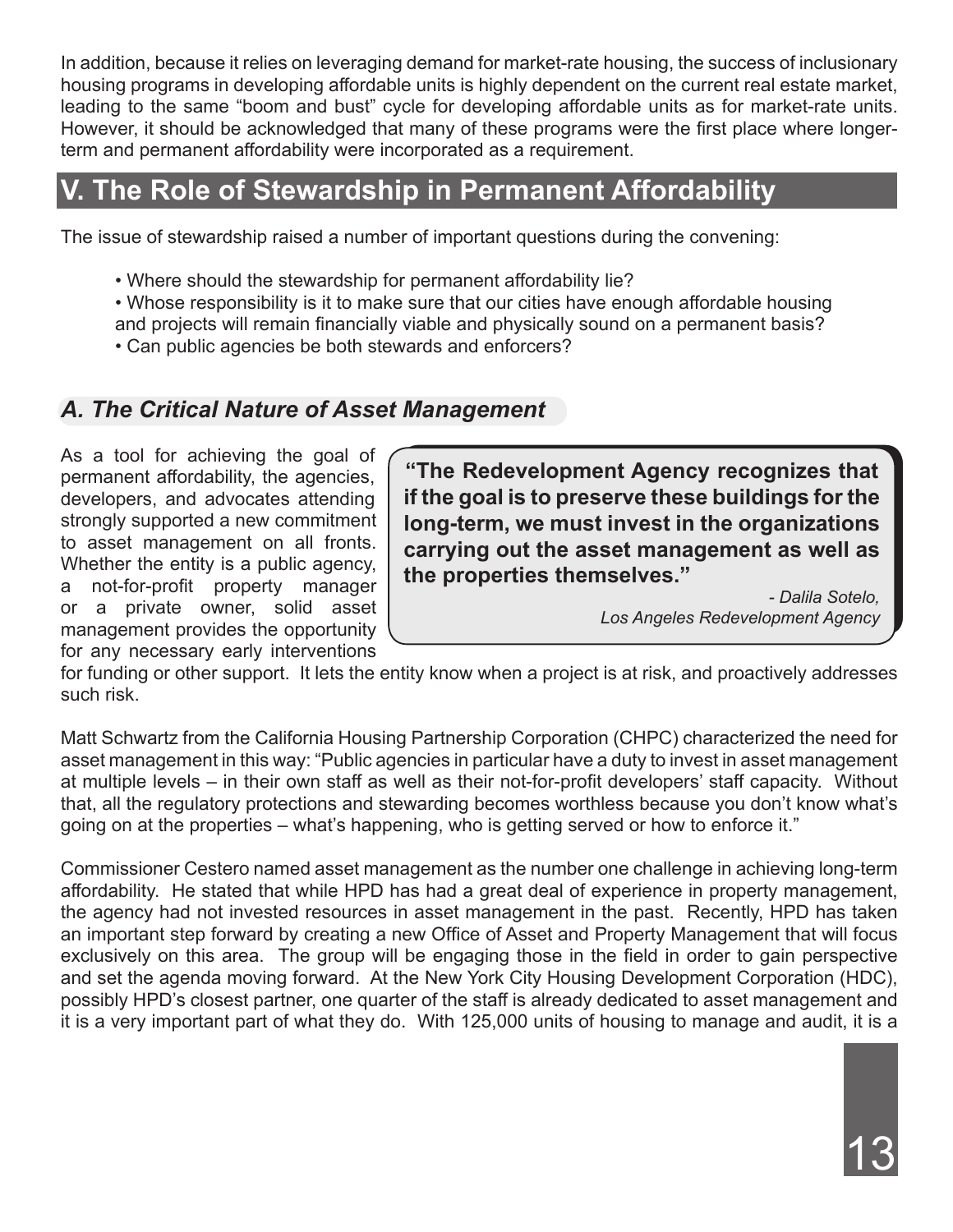key component of HDC's work.

Boston has also made a significant investment in asset management with a database for at-risk projects. Using specifically developed criteria, projects are assessed and prioritized for additional investment where needed. The system is used collaboratively among agencies to work with individual developers to create a strategy that will extend affordability. To date this process has been very successful in preserving the current stock of assisted affordable housing. Agencies and advocates are now engaged in conversations with the State of Massachusetts to extend the system to include state-sponsored projects as well.

#### *B. Leadership and Partnerships*

Numerous discussions highlighted the notion that leadership for progress in reaching permanent affordability needs to begin with our public agencies – the policies they make and the practical requirements they regulate. And the partnerships created with private-sector entities require a longer view than the short-term gains sought by for-profit developers who often do not think beyond 20 to 30 years. The long-term view can only be protected and enforced by the public agencies that control the subsidies and assets that support permanent affordability. While the potential conflict in the dual role of steward and enforcer was raised, Commissioner Cestero commented that he had not considered it a conflict, because it has worked at HPD thus far, and enhancing the agency's asset management function should only strengthen the ability to do both. Jurisdictions will need to look to their own experiences to determine the level of concern they may need to address around this question.

While control and responsibility for maximization of public investment may lie with public agencies, the realization of the outcome of permanently affordable housing is most necessarily achieved through flexible, thoughtful and sustainable partnerships with lenders and not-for-profit and for-profit developers.

Participants placed a great deal of stock in the abilities of not-for-profit developers, owners and property managers. The mission-driven nature of these organizations puts them most directly in sync with the public responsibility for affordable housing. In Los Angeles, agencies see themselves more as partners with not-for-profit developers than just a source for funding. They look to sustain organizations as well as buildings. One way is by providing \$10,000 in operating grants for project manager staff support and allowing not-for-profit organizations to take that same amount out before the city takes any money so they can conduct proper asset management. In addition they award \$50,000 annually to the top 10 organizations for general operating support. (In the past, this commitment was as much as \$100,000 for three years combined with capacity training from LISC). They also assist with not-forprofit efforts to obtain recapitalization dollars from other agencies as well. In Boston, local government actively supports the work of not-for-profits by allocating 5 percent of their HOME dollars to support local Community Development Corporations (CDCs), who have developed 65 percent of the city's new affordable units. Advocates are currently working for a similar commitment from the state, but have met with resistance thus far.

The contribution of not-for-profits was without question, but it was noted that without the availability of resources, and the adequate dedication of these resources to asset management capacity, it is difficult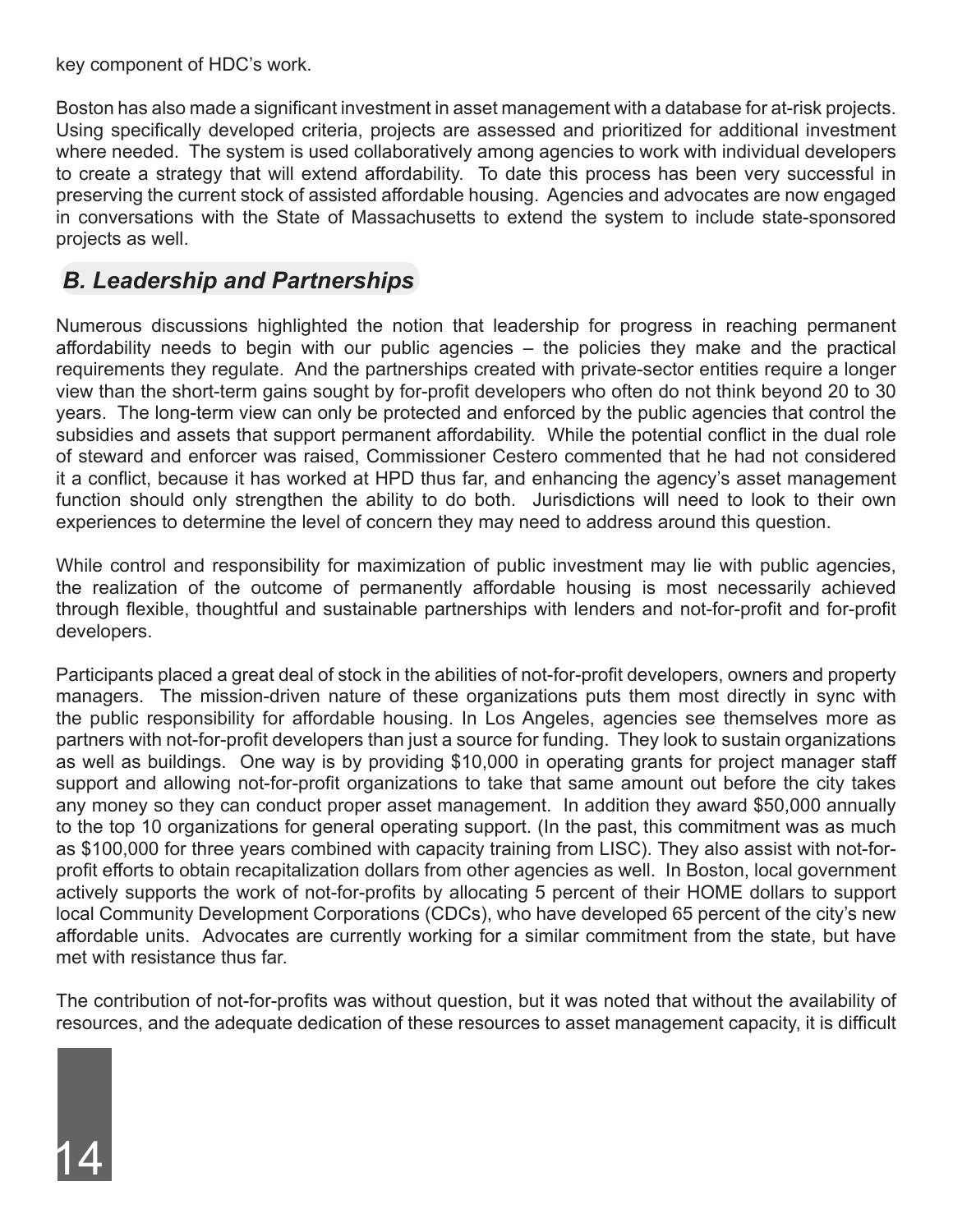to adequately monitor the physical and fiscal health of a property.

In addition to public money for production and preservation of affordable housing, private financing is also a key component of affordable housing's future. Learning how to leverage private capital for public good while protecting tenants remains a critical challenge in looking at permanent affordability. On the for-profit side of the discussion, value was placed in the resources and experience these entities can bring to bear, and on examples, especially in New York City, of successful endeavors in affordable housing development. However, it was made clear that we cannot forget that we are working in a market-driven world. Private-sector players have a profit motivation that cannot be ignored. But it was also equally acknowledged that public agencies have the ability to impact marketplace actions and that the market will respond to strong leadership. This reinforces the notion that stewardship starts with our public entities which shape – through policy and practice – the future of permanence in affordable housing.

#### *C. Interagency Cooperation and Community Involvement*

In city after city, it was clear that collective discussion and cooperation is critical to supporting policy and practices that ensure the long-term viability of assisted projects.

Chicago's Department of Community Development actively engages colleagues and advocates working together in the development of their five-year affordable housing plans. The agency reports quarterly to the City Council to assess progress and revisit goals. In addition, they have worked collaboratively with other city agencies to create their "Troubled Buildings Initiative" in places where blight and crime were on the rise. While these are private-market projects without city subsidy, their long-term viability provides much needed affordable housing for low-income families living in those neighborhoods. Using code enforcement and tools of receivership, Chicago has been able to persuade these owners to care for their buildings more responsibly or sell to an owner who will.

Earlier examples of projects from Hope Community in East Harlem and Fifth Avenue Committee in Brooklyn show the importance and impact of community involvement in setting priorities for neighborhoods that can translate into RFP issues and responses with a heavy focus on longer-term and permanent affordability, as well as other benefits to the community. Kevin Jackson from Chicago Rehab Network sees two important principles and contributions that not-for-profits have made in this area: 1) the fact that they are place-based and; 2) that they can organize and include constituent voices in how permanent affordable housing gets created in their communities. It is worth keeping in mind a sentiment shared at the convening – that the conversation cannot just focus on the pieces of the deal, but must also remember that people are involved.

Stewardship remains a key consideration as the policy and mechanisms that support permanence in affordable housing develop and move forward. The future of permanent affordability lies in strong leadership and innovative thinking at the public level; support for the passionate commitment of not-forprofit entities; inclusion of affordable housing advocates and community involvement in the planning development process; and initiatives that create strong and effective partnerships with private-sector players. Everyone has a role to play in achieving this important outcome.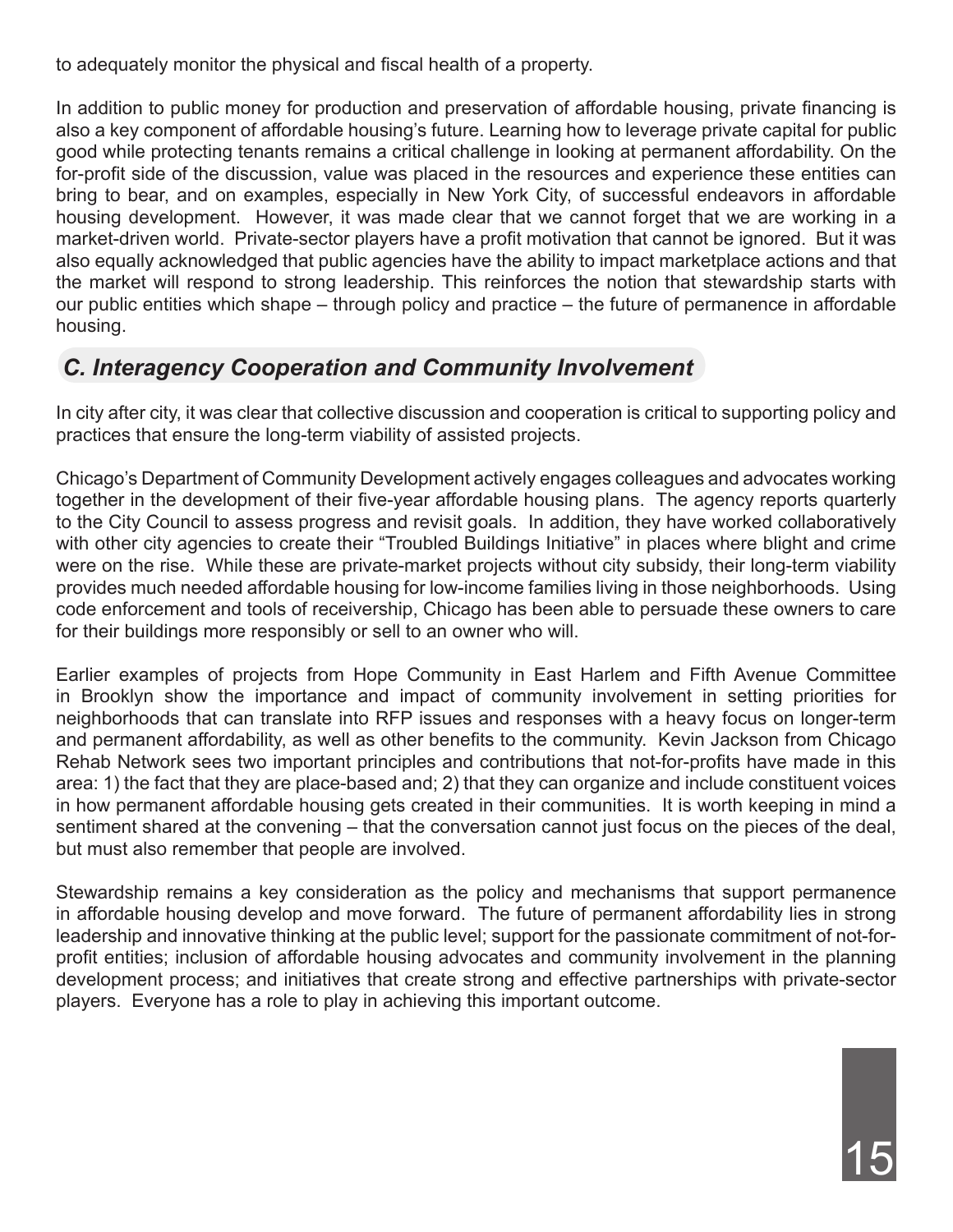## **VI. Recommendations and Next Steps**

Throughout the two-day convening, presentations, roundtables, question and answer periods, and informal conversations brought together the country's best thinking around how we can achieve permanence in affordable housing. Each example showed practices unique to particular locations and projects, but more importantly illuminated areas that may provide promising solutions for other jurisdictions as well.

In New York, HPD has already shown some leadership on the issue. The agency's task force has been working cooperatively with entities inside and outside New York to find the right solutions for our communities. And the recent creation of an Office of Asset and Property Management is an important initiative to address one of the key aspects of this issue. However, as HPD moves forward, it is necessary to recognize that there is still much work to be done in order to ensure the city effectively capitalizes on the opportunity to achieve permanence at scale.

#### *A. Opportunities and Challenges for New York City*

**"The federal government must set standards but not preempt those that go further."**

16

*- Jim Grow National Housing Law Project*  The current landscape provides both opportunities and challenges for New York City's affordable housing community as we continue to tackle the question of permanent affordability.

As previously noted, factors such as the soft real estate market and strong leadership locally and in Washington have created an environment ripe for change. Developers are seeking subsidies to complete projects in this tough market and that provides leverage for longer commitments of affordability. In addition, high construction costs and the threat of losing

currently affordable units in New York can assist HPD in making a financial case for preservation. It also assists in advocating for the creation of programs that keep new units in the program for longer periods of affordability while supporting additional upfront investments for long-term gains.

Implementation of any new policy can be a complicated process, especially when action is required at multiple levels of government. However, the best practices and models developed in other jurisdictions can provide a clear path for New York City for adapting its own programs to move a permanent affordability policy forward.

The flexibility and nuance that HPD is striving for in its work need not be at odds with a vision for permanent affordability. In fact, many presenters stressed that "permanent" need not mean a lack of evolution over time. But the stated intention of keeping affordable units in the market, and creating programs that begin upfront with a commitment to the longest affordability term possible goes a long way to reaching the ultimate outcome of permanent affordability. Similar to the city's solid commitment to green building initiatives, affordable housing programs would benefit from an overarching principle of permanent affordability as the standard we strive for.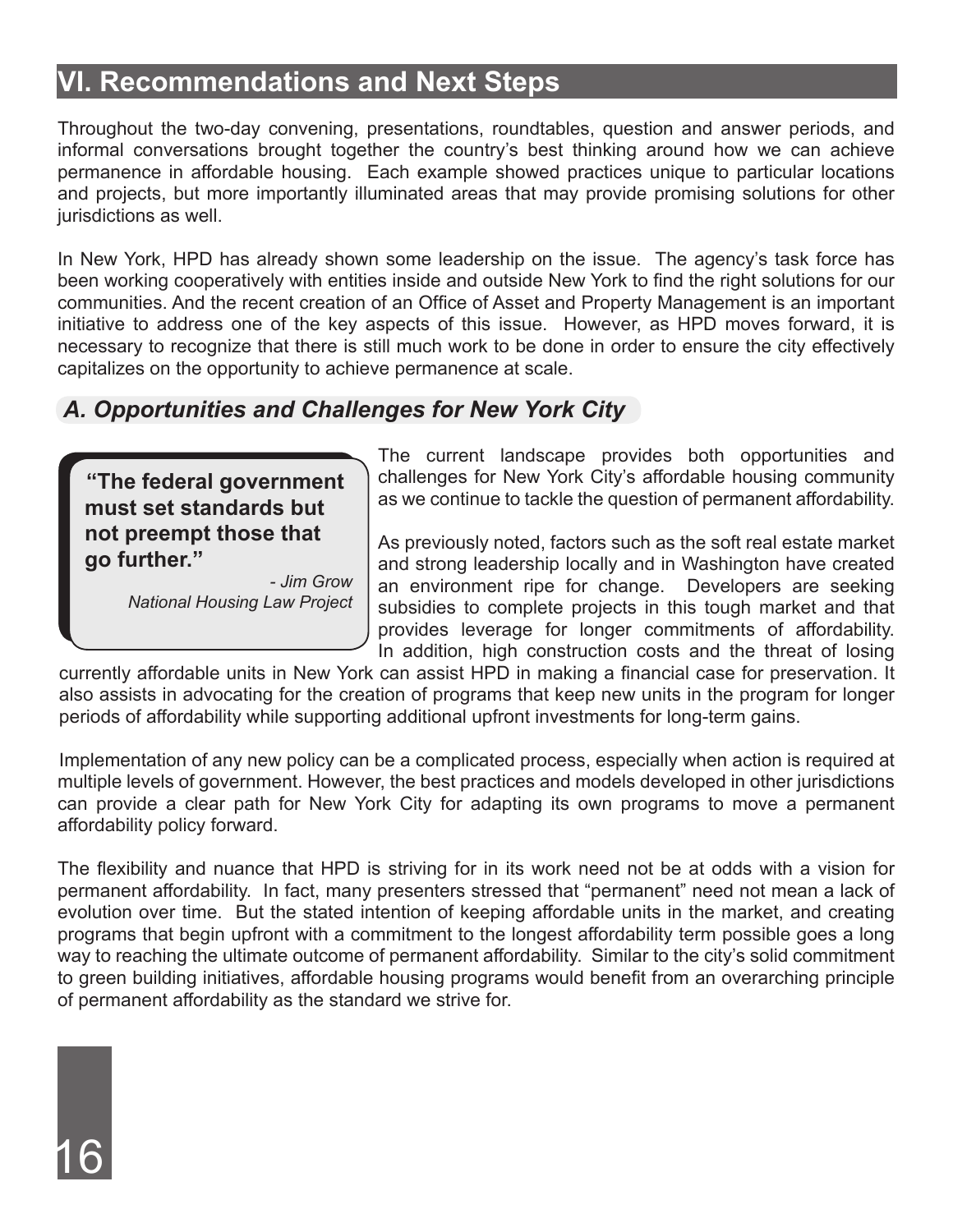Representatives from HPD made reference to inconsistency across programs and a dedication to finding areas for improvement in securing longer-terms of affordability. The convening group as a whole was motivated by Commissioner Cestero's commitment to integrated and more productive programs toward that end. He stated, "There has got to be a better way to do this. There's got to be a better way to ensure that the money that's invested by government today remains in the government's control to ensure that housing at the end of its initial regulatory period serves the needs of the community at that time." ANHD and its membership look forward to continuing their work with HPD in trying to find that better way.

#### *B. State Role in Permanent Affordability*

As discussed earlier, partnerships are vital, and one of the most important is of that between state and city agencies. We saw this play out powerfully in examples from California.

Three areas where the state can make significant contributions to supporting the outcome of permanent affordability in New York City are:

- A commitment to making permanence a threshold requirement in the state's
- Qualified Action Plan (QAP) and Notices of Funding Availability (NOFA);
- Continued availability of tax abatements for developer/owner incentives and;
- The use of redevelopment laws to tie public investment to long-term affordability requirements wherever possible. State law also has the discretion to dictate Purchase Option structures that support local control of assisted projects.

A commitment to longer affordability terms at the state level can only strengthen the work of local jurisdictions.

#### *C. Federal Role in Permanent Affordability*

Jim Grow of the National Housing Law Project (NLHP) stressed that policy and funding that emanates from Washington has the power either to support or hinder state and local efforts toward permanent affordability. With new leadership in Washington, the hope is that the former will be the case. On day two of the convening, participants engaged in a theoretical discussion of the steps necessary to move toward permanent affordability at the federal level. One of the most encouraging aspects of this discussion was the participation of key leadership at the Department of Housing and Urban Development (HUD). Becky Koepnick, Senior Advisor to HUD Secretary Shaun Donovan, assured the group that the agency is in the process of rethinking the nation's housing policy, which some participants had classified earlier as "totally dysfunctional." Most importantly, they are looking to achieve better balance between ownership and rental housing in the agency's programs and policies.

Following a review of federal historical experience with affordability, it was suggested that lessons learned in HUD-Assisted and Public Housing history show that any market with failing assets will need resolution entities and strategies for ensuring affordability, whether this comes from the federal or local level. The need for a steady flow of resources for both upfront capital and ongoing operating support is critical to ensure the viability of affordable housing in the long-term.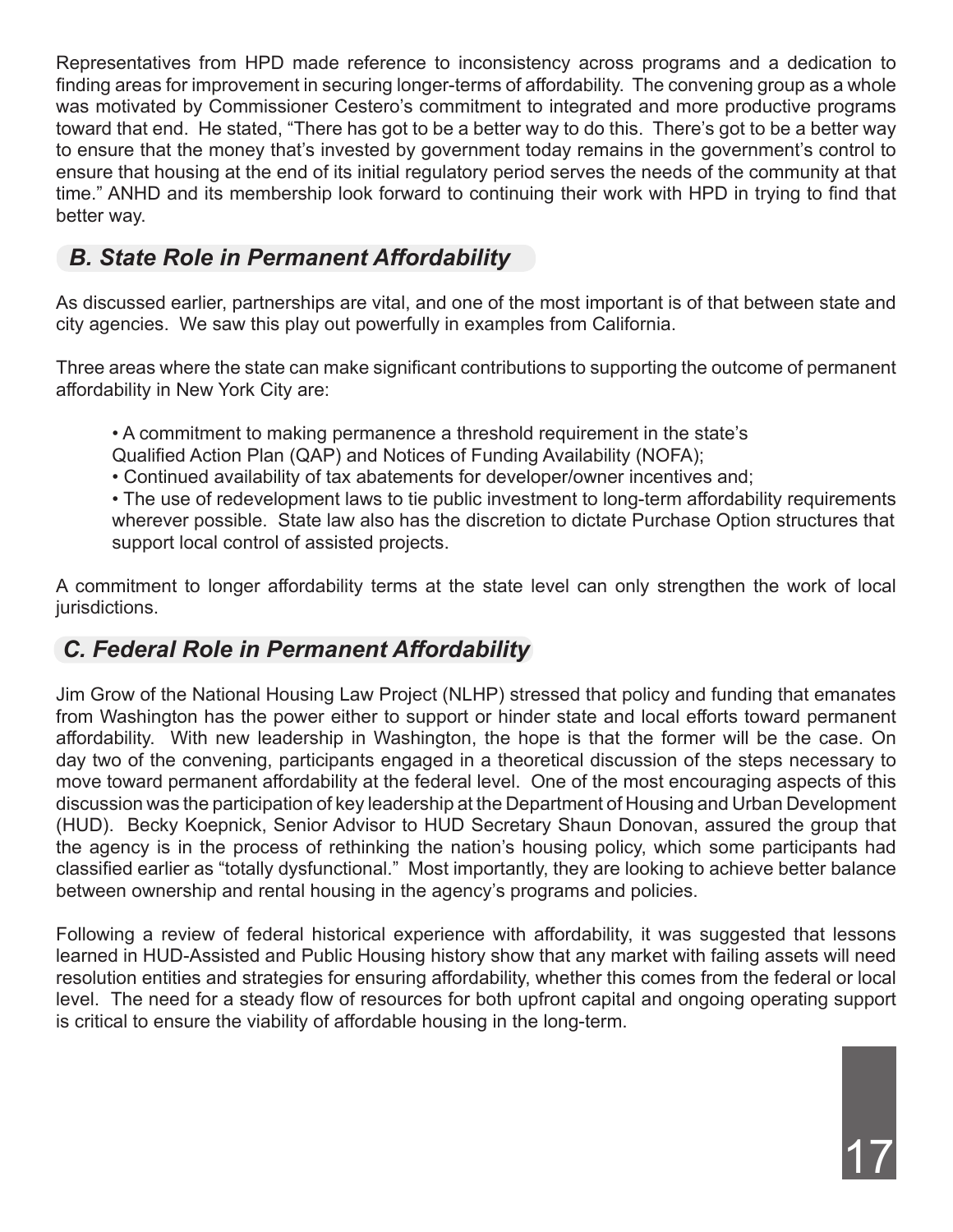A discussion of the fate of affordable housing would not be complete without a look at the current state of the federal Low Income Housing Tax Credit program. Many in the group strongly supported continued review of the tax implications of the LIHTC to both attract new investors and create stronger affordability protections beyond the initial or extended terms. These include mechanisms to create a Right of First Refusal and greater protections for projects where first-lender foreclosures put affordable units, and the public investment, at risk. Many in the group would also advocate for less back-end incentives for owners on tax credit projects.

Leadership on the issue needs to come from the administration. It was noted that although affordable housing exists everywhere, outside of large cities and states there is no real concern for preserving the affordable housing stock. There is also lack of political will among many in Congress on this issue. Therefore, the executive branch must take the lead in protecting this investment and make affordable housing a national priority.

Indeed, federal pre-emption is an ongoing concern among those in the advocacy community who have been working on local measures to protect affordable housing resources. Furthermore, there is growing consensus that although Washington must take the lead on setting national minimum standards, states and local agencies must be authorized and encouraged to require longer-term affordability and/or housing that responds to the needs of their particular communities.

As affordable housing policy continues to be debated and created on the national level, many suggested that public housing intentions and experiences could offer new lessons about how to better ensure permanent affordability in assisted projects. As was noted, when first developed, Public Housing was meant to be permanently affordable. But challenges through its history have been largely about who controls it and where the sustainable operating funding will come from. Similar challenges shape the discussion of permanent affordability in private market-assisted housing as well.

#### *D. Suggested Areas for Further Consideration*

ANHD encourages further consideration of a number of the mechanisms and practices highlighted here that show solid potential for replication or adaptation in New York.

#### Purchase Options

18

Attaching a clearly defined Purchase Option for future HPD projects solidifies the agency's commitment to the longest term of affordability possible, and makes it known to developers and owners upfront. Unlike Right of First Refusal Options, which tend to slip by, this mechanism makes excellent use of the new investment in asset management and triggers the agency to plan for the discussion well in advance. It also keeps ultimate control of the asset in the hands of the city, and allows for flexibility in decision-making based on the financial realities and community needs at the time the Option comes up for discussion.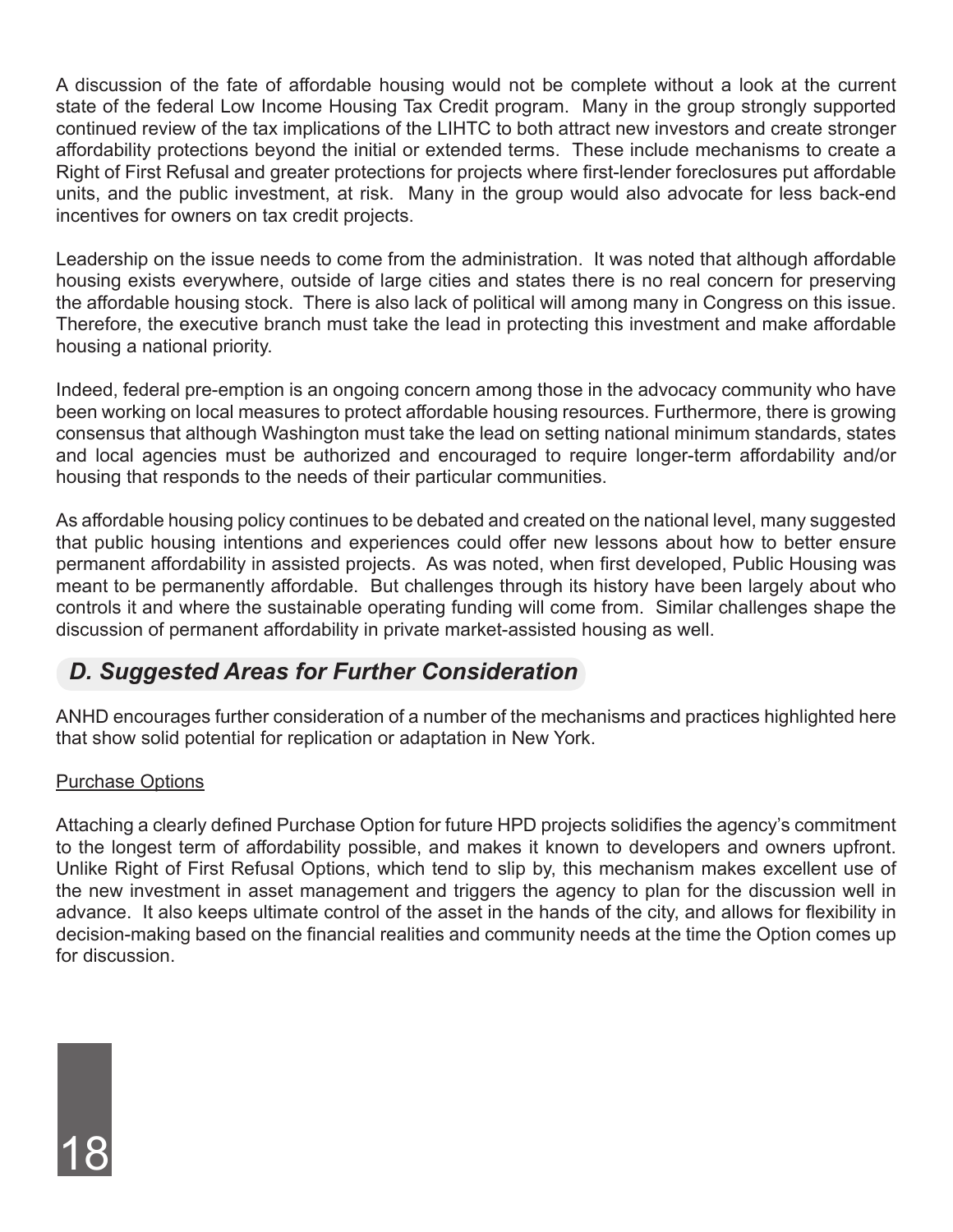#### Land Leases

Nowhere is land more valuable and scarce than in New York City. As we look to the disposition of current holdings and the need for new building sites, the city would benefit from considering the use of Land Leases in their dealings with affordable housing developers. The San Francisco model provides an excellent starting point for discussion that could shed light on the opportunity for permanent affordability and possible financial resources and cash flow through base and residual rent structures.

As New York City and other jurisdictions continue to advance new housing policies in support of permanent affordability it is clearly not a solo effort. And while the substance of this report has primarily focused on local innovation and initiative, the importance of collaboration between all levels of government should not be underestimated. It is these partnerships that have created the most successful housing programs from our past, and will ensure new successes in the future.

#### **VII. Conclusion**

As stated at the beginning of this report, today's political and economic environment has offered those in the affordable housing field a valuable opportunity to greatly advance the discussion and solutions around the goal of permanent affordability. ANHD is hopeful that this convening has been productive in moving the debate forward for those who attended, and ultimately for our other colleagues around the country who continue to address this complex and important issue.

Nationally, ANHD looks forward to an ongoing dialogue with our colleagues and the power of our combined thinking and efforts to advance the agenda of permanent affordability

Locally, ANHD values and supports HPD's strong leadership on the permanent affordability issue and its commitment to open conversation and continued learning from the successes of other municipalities. We are proud to have, as Commissioner Cestero reminded us, "the largest and most successful housing agency in the country" as a partner in the pursuit of the longest term of affordability possible for all existing and future projects. New York City has always been a leader in innovation and successful implementation of progressive affordable housing policy. Although the city is behind the curve when it comes to permanent affordability, we are confident that the city will soon be a national leader on this issue and take bold steps to implement solutions that will be both comprehensive and effective.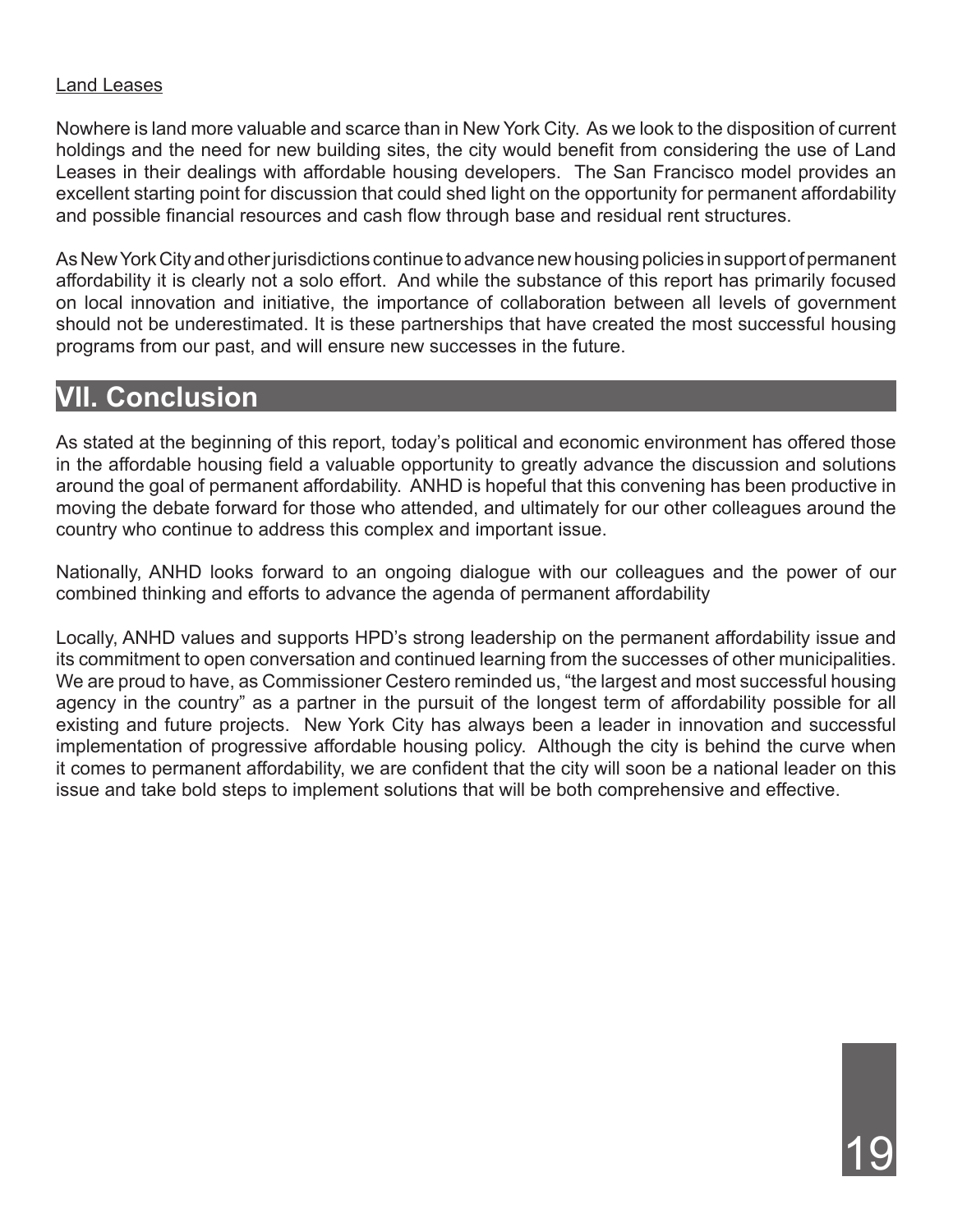#### **Appendix A**

#### *Permanent Affordability Convening: Agenda October 22-23, 2009 Ford Foundation, 320 E. 43rd St, 11th Floor Conference Room*

#### **Day One: October 22 Context, Tools, and How Policies Are Being Implemented Now**

- 10:30 11: 00 AM Registration
- 11:00 11:15 AM Welcome and Convening Overview
- 11:15 12:30 PM Presentations from Housing Officials on Current Policies / Programs: Part I (SF, LA, CA, and Chicago)
	- Olson Lee, Deputy Director, SF Redevelopment Authority
	- Dalila Sotelo, Deputy Chief of Operations, LA Redevelopment Authority
	- Rob Wiener, CA Coalition for Rural Housing
	- Ellen Sahli, First Deputy Commissioner, Chicago Dept. of Community Development
- 12:30 1:15 PM LUNCH (presentations by three New York City CDCs with permanently affordable projects in development)
	- Fifth Avenue Committee, Public Place / Gowanus Green (Brooklyn)
	- Hope Community, East Harlem Community Land Trust
	- Phipps Houses, Hobbs Court / Ciena

#### 1:15 – 2:30 PM Presentations from Housing Officials: Part II (New York, Boston, and Minneapolis)

- Holly Leicht, Deputy Commissioner for Development, NYC HPD
- Don Bianchi, MACDC, presenting on behalf of the City of Boston
- Wesley Butler, Minneapolis Dept. of Multi-Family Housing Policy and Development

#### 2:30 – 3:30 PM Roundtable Discussion: Lessons Learned from Effective Local Policies

- Moderated by Jim Grow, National Housing Law Project
- Michelle de la Uz, ANHD Board Chair and ED, Fifth Ave Committee
- Doug Shoemaker, Director, SF Mayor's Office of Housing
- Kevin Jackson, Executive Director, Chicago Rehab Network
- Don Bianchi, Senior Policy Advocate, MA Association of CDCs
- Marc Jahr, President, NYC Housing Development Corporation
- 3:45 4:30 PM Keynote Speech from Rafael Cestero, Commissioner, NYC Dept. of Housing Preservation and Development

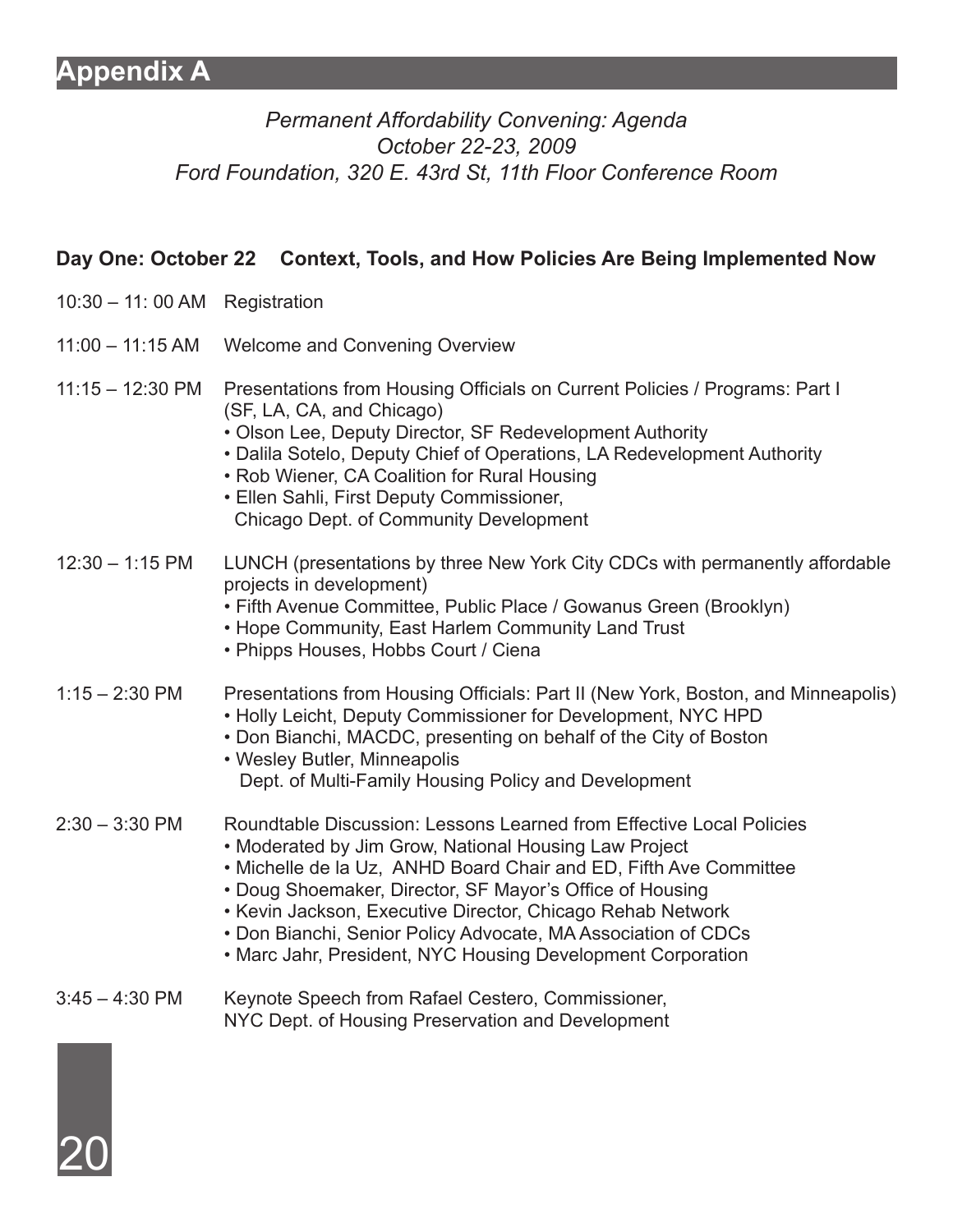#### **Appendix A continued**

4:30 – 5:00 PM Wrap-up and Review of Day 2 Agenda

#### **Day Two: October 23 Bringing Permanent Affordability to Scale Locally and Nationally**

- 8:15 9:00 AM Sign-In and Breakfast
- 9:00 11:30 AM Neighborhood Tour and Site Visit of Permanently Affordable Housing Project (St. Nicks Alliance in Williamsburg, Brooklyn)
- 11:30 12:30 PM Panel Discussion: Why Permanent Affordability is Timely and Best Practices for Localities Interested in Bringing Permanence to Scale
	- Moderated by George McCarthy, Ford Foundation
	- Matt Schwartz, CA Housing Partnership Corporation
	- Don Bianchi, Senior Policy Advocate, MA Association of CDCs
	- Kevin Jackson, Chicago Rehab Network
	- Benjamin Dulchin, Executive Director, ANHD
- 12:30 1:30 PM Lunch and Networking

#### 1:30 – 2:45 PM Panel Discussion: Opportunities to Realize Permanent Affordability in Washington: A Policy Discussion

- Moderated by Becky Koepnick, Senior Advisor to the Secretary, HUD
- Vince O'Donnell, LISC
- Jim Grow, NHLP
- Matt Schwartz, CA Housing Partnership Corporation
- 2:45 3:00 PM Closing Remarks and Next Steps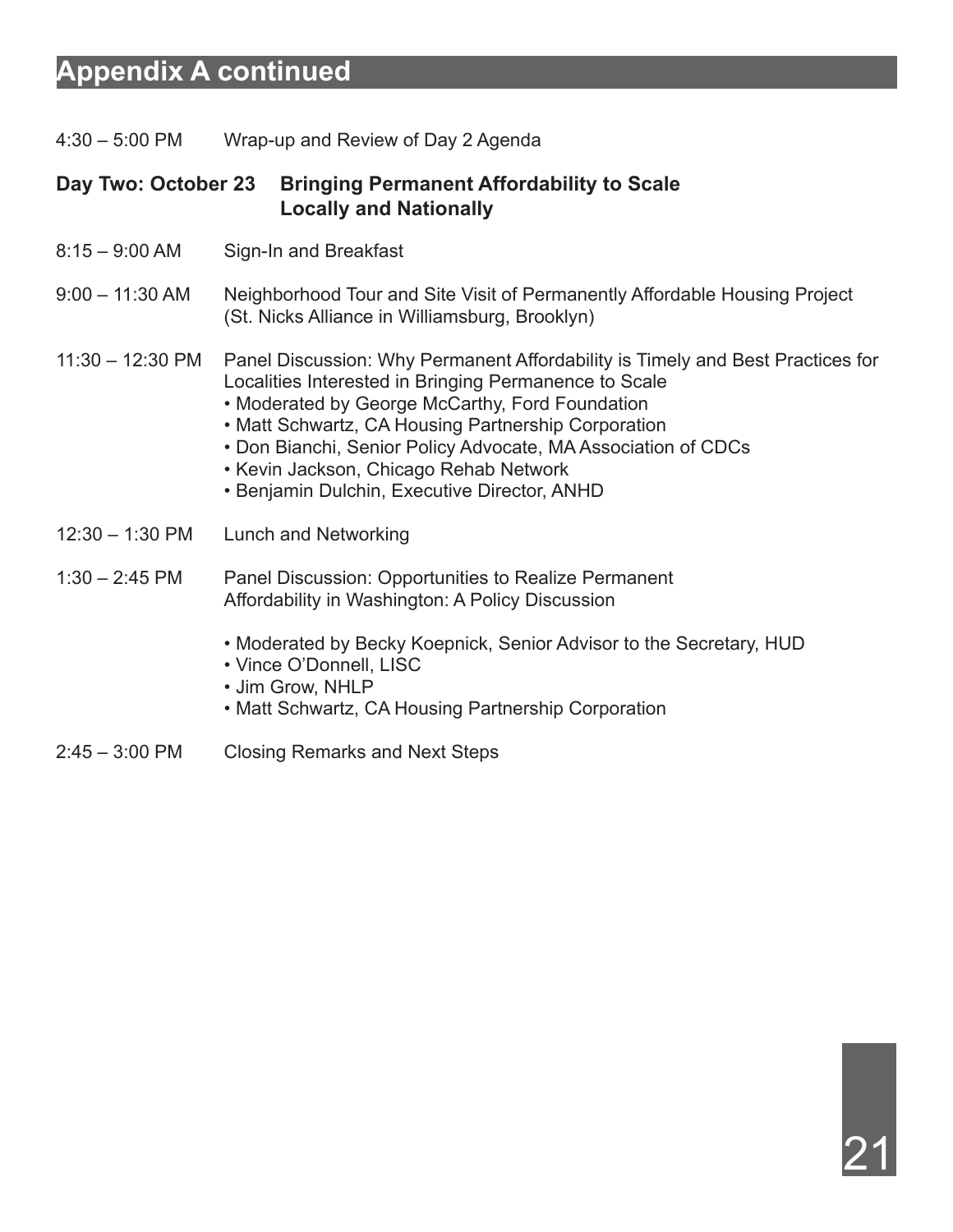#### **Permanent Affordability Participation List**

#### **NAME ORGANIZATION DESCRIPTION LOCATION INDUSTRY**

Rafael Cestero NYC Dept. of Housing Preservation and Development New York Government Holly Leicht NYC Dept. of Housing Preservation and Development New York Government Kerim Odekon NYC Dept. of Housing Preservation and Development New York Government Peter Madden MYC Dept. of Housing Preservation and Development New York Government<br>Thehbia Walters NYC Dept. of Housing Preservation and Development New York Government NYC Dept. of Housing Preservation and Development New York Government Leora Jontef **NYC Dept. of Housing Preservation and Development** New York Government<br>
Rea De La Torre NYC Dept. of Housing Preservation and Development New York Government Bea De La Torre NYC Dept. of Housing Preservation and Development New York Government Mark Jahr NYC Housing Development Corporation New York Government Denise Scott LISC New York Non-Profit Shola Olatoye Enterprise Community Partners New York Non-Profit Martin Dunn Dunn Development New York Development George McCarthy Ford Foundation **Foundation** New York Foundation **New York** Foundation Christina Hong **Ford Foundation** For Foundation New York Foundation New York **Foundation** Maridele Priest Capital One Bank New York Bank New York Bank Dorothy Broadman Capital One Bank New York Bank New York Bank Bank New York Bank New York Bank Bank New York Bank<br>
Doe Weisbord Fannie Mae Joe Weisbord Fannie Mae New York Government Marilyn Rovira Fannie Mae New York Government<br>
Amy Armstrong NYU Furman Center New York Academia Amy Armstrong NYU Furman Center New York Academia Vincent Reina NYU Furman Center New York Academia Vic Bach Community Service Society New York Non-Profit Non-Profit Pat Swann New York Community Foundation New York Private New York Private<br>Dina Levy CHAB New York Non-Private New York New York New York Dina Levy UHAB New York Non-Profit Evelyn Wolff Self-Help New York Non-Profit Karen Rosa **Altman Foundation** New York Foundation Alan Epstein **Hirschen, Singer, and Epstein LLP** New York Legal Sarah Rosen Booth Ferris Foundation **New York Foundation** New York Foundation Laura Wolf **Robert Sterling Clark Foundation** National (NYC) Non-Profit Vince O'Donnell LISC National (Boston) Non-Profit Don Bianchi Massachusetts Association of CDCs Boston Boston Non-Profit Matthew Schwartz California Housing Partnership Corporation California California Non-Profit Olson Lee San Francisco Redevelopment Agency San San Francisco Government<br>
Douglas Shoemaker San Francisco Mayor's Office of Housing San San Francisco Government Douglas Shoemaker San Francisco Mayor's Office of Housing San Francisco Government<br>
Rob Wiener CA Rural Housing Coalition Sacramento Non-Profit Rob Wiener CA Rural Housing Coalition<br>  $\begin{array}{ccc}\n\text{Jim} & \text{Gav} \\
\text{Jim} & \text{Gaw} \\
\end{array}$  Sacramento Non-Profit National Housing Law Project **Canadian Constructs** Oakland Non-Profit Wesley Butler Minneapolis Dept. of Multi-Family Housing Policy & Dev. Minneapolis Government Becky Koepnick **U.S. Dept. of Housing and Urban Development** Washington, DC Government Kevin Jackson Chicago Rehab Network<br>
Ellen Sahli City of Chicago Dept. of Community Development Chicago Governme City of Chicago Dept. of Community Development Chicago Government Becca Goldstein City of Chicago Dept. of Community Development Chicago Government Delila Sotelo Los Angeles Redevelopment Agency Los Angeles Government Nancy Biberman WHEDCo New York Non-Profit

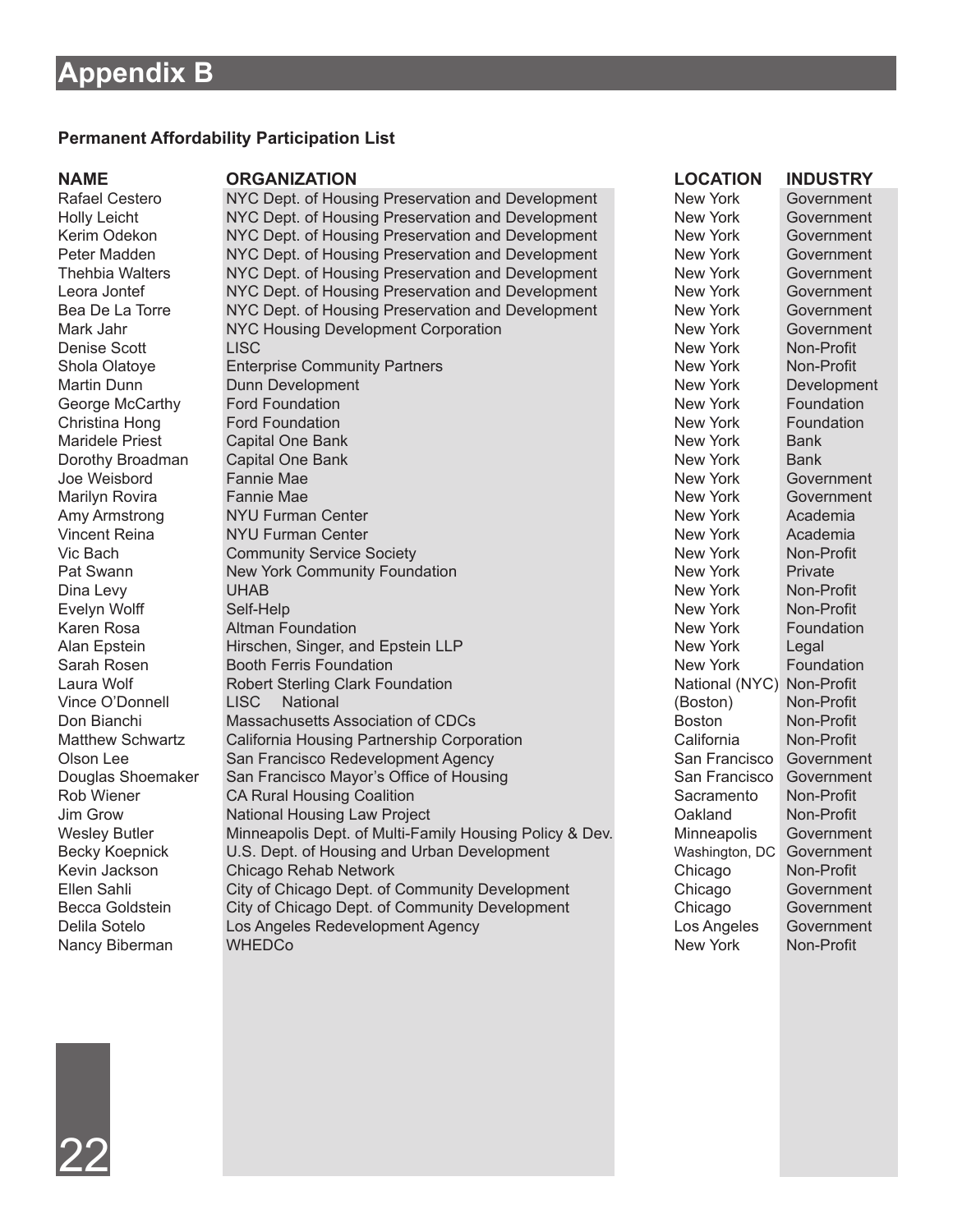#### **Appendix B continued**

Stephen Sarensier Hope Community Karen Gellen ANHD New York Non-Profit Hector Soto ANHD New York Non-Profit

Michelle de la Uz Fifth Avenue Committee <br>Drew Kiriazides Pratt Area Community Council New York Non-Profit Drew Kiriazides Pratt Area Community Council and Community Council New York Non-Profit<br>
Deb Howard Pratt Area Community Council Council New York Non-Profit Pratt Area Community Council Frank Lang St. Nick's NPC New York Non-Profit Cathy Herman Goddard Riverside New York Non-Profit Dena Davis **Manhattan Valley Development Corp.** New York Non-Profit<br>Adam Weinstein Phipps Houses Non-Profit Non-Profit Phipps Houses<br>
Westside Federation for Senior and Supportive Housing Mew York Mon-Profit<br>
Westside Federation for Senior and Supportive Housing Mew York Mon-Profit Stephanie Green Westside Federation for Senior and Supportive Housing New York<br>Barbara Lowry Northern Manhattan Improvement Corp. New York Barbara Lowry Northern Manhattan Improvement Corp. New York Non-Profit Javier Valdez **Make the Road NY** New York Non-Profit Gladys Puggla Make the Road NY New York Non-Profit Sheena Wright Abyssnian Development Corp. New York Non-Profit Jay Marcus Hope Community Hope Community New York Non-Profit<br>
Stephen Sarensier Hope Community New York Non-Profit Joe Restuccia Clinton Housing Development Corp.<br>
Deb Thomas Altman Foundation New York Foundation Altman Foundation Kathleen Parisi Consultant New York Civilian Benjamin Dulchin ANHD New York Non-Profit Moses Gates ANHD New York Non-Profit Dave Hanzel ANHD New York Non-Profit Emily Goldstein ANHD ANHD ANHO AND A CONSULTED A REW York Non-Profit

#### **Name Organization Location Industry**

23